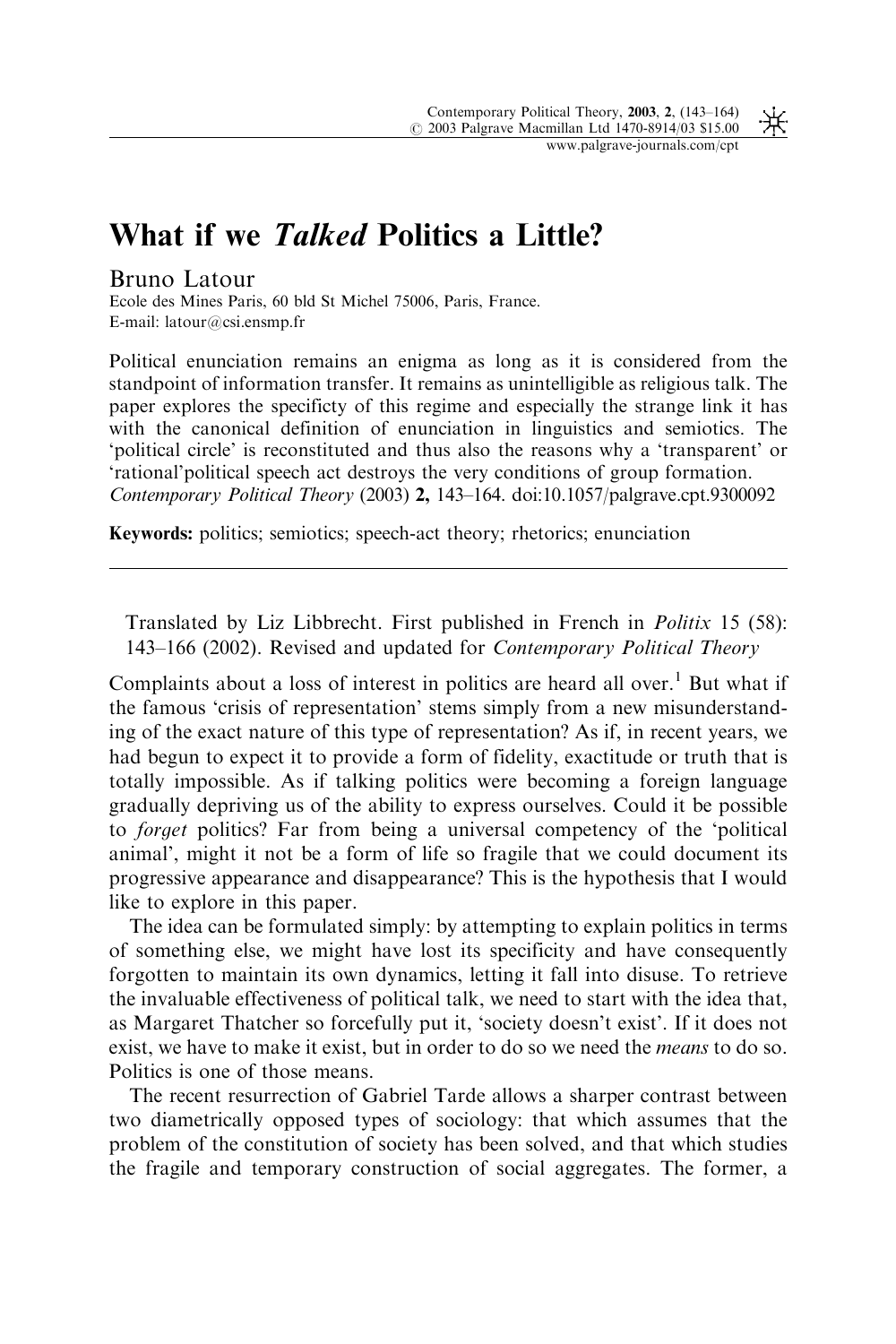descendant of Emile Durkheim, uses social explanations to explain why some political forms of coordination are so sturdy. I call this type 'sociology of the social'. The latter type I call 'sociology of association' or 'of translation'. When political sociology sets out to explain politics through society, it renders politics superficial and replaceable. By contrast, when the other political sociology strives to explain the very existence of social aggregates through political discourse, that discourse immediately becomes irreplaceable. In the former instance, if we were to lose politics we would not lose much; in the latter, we would lose all means of social articulation  $-$  at least for all the associations in which the 'us' and 'they' is in question.<sup>2</sup>

Yet the Tardian sociology also has problems. Sociologies of translation encounter a difficulty that sociologies of the social avoid since they always begin with the existence of aggregates: how are the aggregates themselves produced? The question that Gabriel Tarde put to Durkheim becomes more complex because sociologists of mediation have deliberately deprived themselves of any type of already existing social structure to coordinate interactions (Tarde, 1999). In my opinion, the most fertile solution is to investigate modes of deployment  $-$  what I call more technically 'regimes of enunciation'  $\overline{\phantom{a}}$  in search of the source of coordination that sociologies of the social impute to underlying or pre-existing structures. As Antoine Hennion has shown, following Howie Becker, there is for example an aesthetic regime of the unfolding of mediations peculiar to the world of art (Becker, 1988; Hennion, 1993). I have explored some others, in science (Latour, 1995), in technique (Latour, 1992), in law (Latour, 2003), and in religion (Latour, 2000). Every time, a precise form of contamination, concatenation, connection, mediation  $\overline{\phantom{a}}$  irrespective of the word  $\overline{\phantom{a}}$  makes it possible to account for the type of association that the term 'social link' leaves unclear.

In keeping with this programme of systematic comparison of enunciation regimes, I would like to raise the question of what is at play when one talks to someone about something in a political way. What is the tone characterizing this enunciation regime? What vehicle conveys the political way of relating to one another?

By politics, I do not mean conversations on explicitly political topics, such as parliamentary elections, corruption among elected representatives or laws that need to be passed. Nor do I limit the term to the statements of men and women called politicians, as if there were a particular sphere or domain distinct from economics, society, law, etc.; nor to all the ingredients comprising politics as an institution, as defined in the corridors of political science departments, that is, international relations, constitutional law, power struggles, etc.

It is clear that politics, like science, law or religion, forms heterogeneous institutions which simultaneously belong to all enunciation regimes. However, precisely, I would for the moment like to suspend any definition of institutions,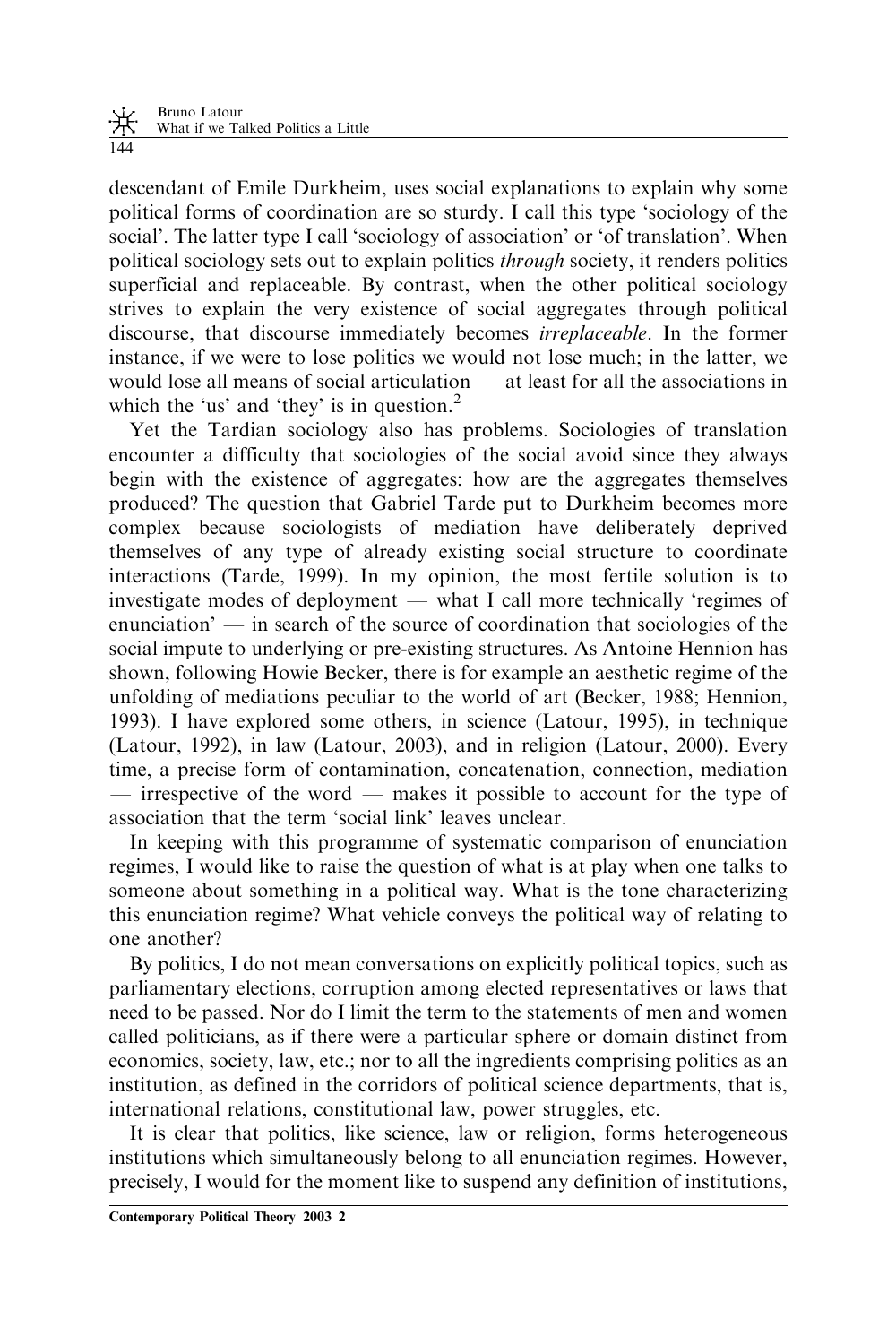subjects, genres or political agents likely to bind us to a certain type of content, and rather to focus on a regime of talk, a particular manner of speech. One can be a member of Parliament and not talk in a political way. Conversely, one can be at home with one's family, in an office, at work, and start talking politically about some issue or other even if none of one's words have any apparent link with the political sphere.

If we could define this particular enunciation regime with some precision, we would be able to identify the times, places, topics and people who do actually 'knit' politics, without any concern for the fact of belonging or not to what political science refers to as the political. If, as so many commentators claim, there is a 'crisis in politics' or a 'crisis of representation', it is perhaps because we have not been able to distinguish this peculiar enunciation regime from the far more restricted domain that elected representatives and their voters talk about.

## Strengths and Weaknesses of Political Talk

Political expression is always *disappointing*; that is where we must start. In terms of the transfer of exact undistorted information on the social or natural world, we could say that it always seems to be totally inadequate: truisms, clichés, handshakes, half-truths, half-lies, windy words, repetitions mostly, *ad* nauseam. That is the ordinary, banal, daily, limp, tautological character of this form of discourse that shocks the brilliant, the upright, the fast, the organized, the lively, the informed, the great, the decided. When one says that someone or something is 'political', one signals above all this fundamental disappointment, as if it were no longer possible to move forwards in a straight line, reasonably, quickly, efficiently, but necessary to 'take into account', 'a whole lot of' 'extrarational factors' of which one fails to clearly understand all the ins and outs but which form an obscure, soft, heavy, round mass that sticks to those with the best intentions and, judging by what they say, seems to slow them down. The expression 'that's political' means first and foremost 'it doesn't move straight', 'it doesn't move fast'; it always implies that 'if only we didn't have this load, we'd achieve our goal more *directly*'.

Why are the curved, the cumbersome and the slow so much part of this form of talk? Since it is always evaluated by other forms which do not understand it. It is impossible to use the word 'political' without immediately having to justify oneself, as if it had to appear before a tribunal to receive permission to be used.

What is this tribunal, this suspicious police that has political expression under constant surveillance? For a start, we could say roughly that it consists of information, transparency, exactitude, rectitude and faithful representation. That is the dream of honest thinking, of non-deformation, of immediacy, of the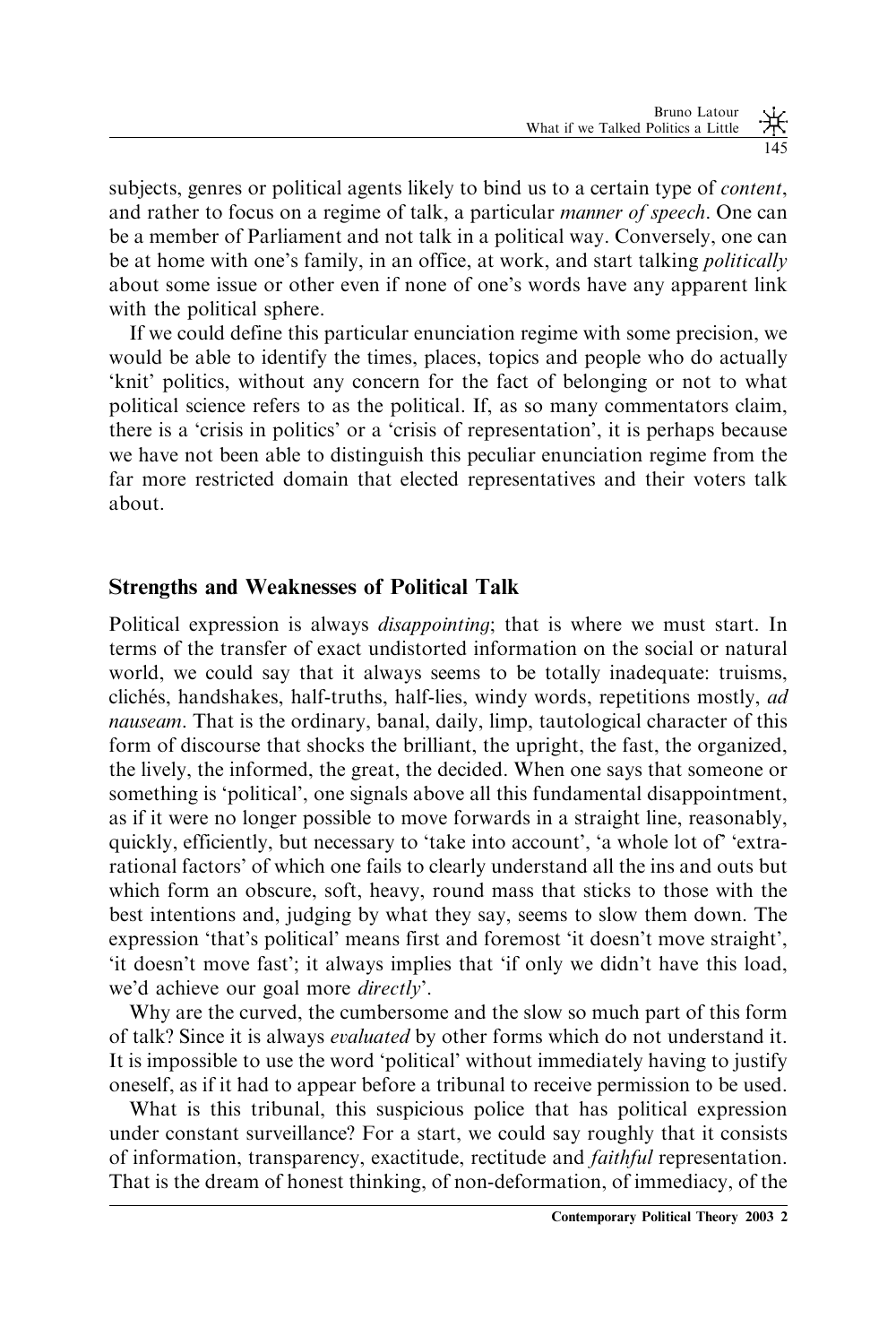absence of any mediator, what I like to refer to as double-click communication  $-$  not that communication nor information work that way, every mouse owner knows that, but that is just a way to designate a dream. It is in relation to this demand, this utopia, this myth, that political expression always has to admit to being skew, underhand, sly, compromising, unfaithful, manipulating, changing. As soon as we utter a political word, it is expected to correspond to a straight line of complete, ample information. If talking politics always seems indirect, it is because the curve is judged in relation to the straight.

Even when this judgement is favourable, it is always compared to another higher standard. We readily admit that it is sometimes essential to give in to dubious necessities and to act 'politically', in which case we give a positive value to expressions denoting skill, the art of compromise, a sense of tactics, adjustment to circumstances, the ability to be flexible. If need be, we refer to Machiavelli's *Il Principe*, the prince of distorted words for the good cause. However, even so, it will always be a last resort, due to the inability to go straight. Most often a negative value will be given to all these deviations from the straight line of faithful information and representation, and political utterances will be accused of concealment and lies, of corruption or fickleness, of falsity and artifice. In both cases, positive or negative, political talk agrees to being judged by a more demanding judge, who defines the criteria of validity of these acts of speech, what in speech act theory is called its conditions of felicity (Austin, 1970. See an important elaboration of the act of political language in Cooren, 2001).

However, as long as we judge statements conveying politics in relation to discourse that communicates, we have, in some or other way, to talk of politics as a lie, necessary perhaps but nevertheless a lie. How can we get rid of this burden on our tongues preventing us from judging our political talk in terms of its own criteria? How can we talk of this enunciation as of a form  $-$  particular indeed — of veracity, of truth?<sup>3</sup>

The solution consists firstly in no longer judging in relation to something else. Each enunciation regime elaborates its own criteria of truth and lies, its own definitions of felicity and infelicity. Saying that political discourse is 'twisted' has a very different meaning, depending on whether one has chosen the curve or the straight line as an ideal for all utterances. Straight lines are useful for drawing a square, but they are hardly so when we wish to outline an ellipse. In the former case political talk is judged in terms of another demand that in no way concerns it; in the latter, it is its own judge of what it wants to describe: its problem is no longer to diverge or not from the straight line, but to check whether or not it is drawing the right curve. In the toolboxes of the graphics software on our computers, we give our cursors the choice of drawing dead straight lines or wider curved ones. We would never dream of judging their qualities by comparing them with one another. Likewise, we should be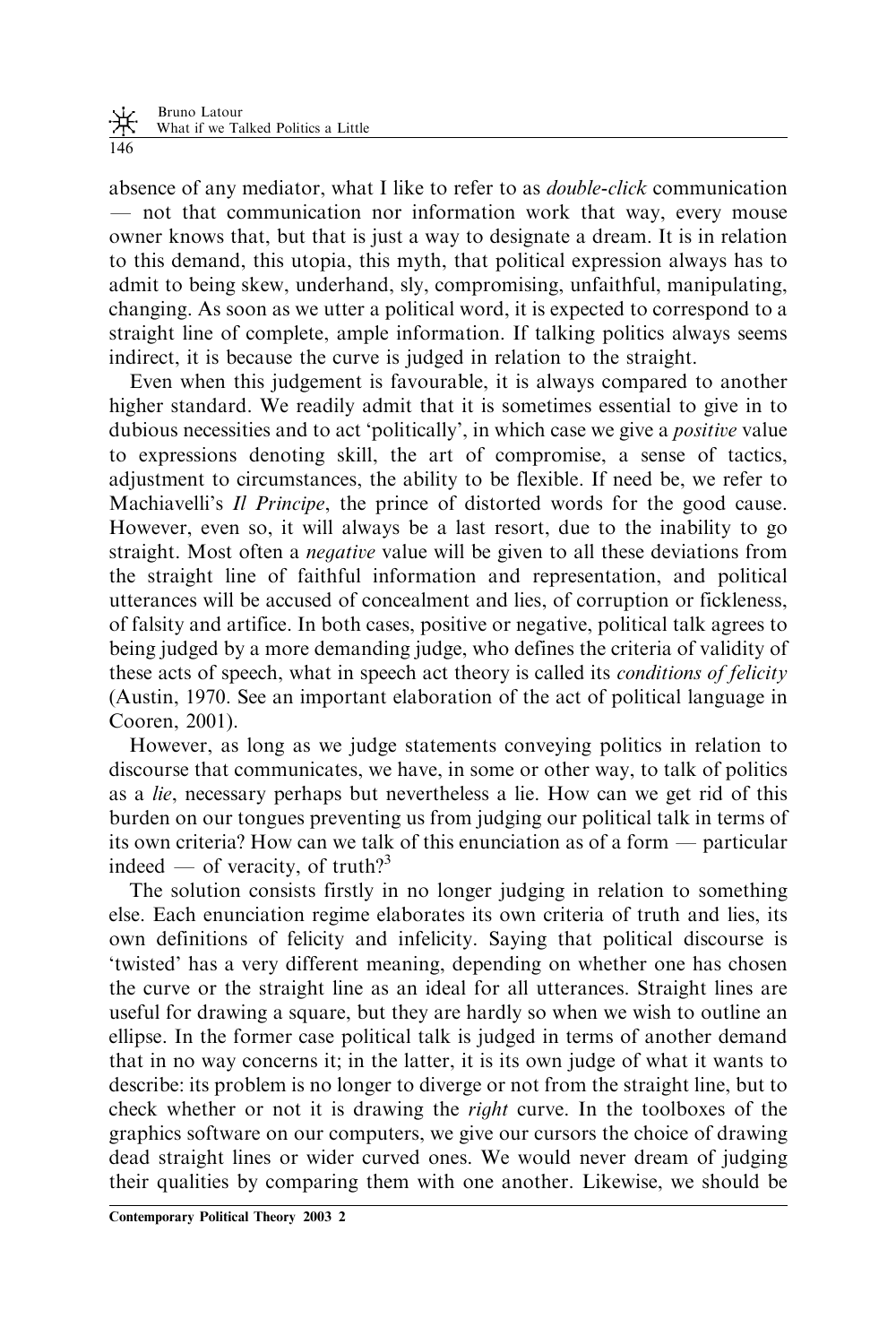able to free political talk from the domination  $-$  the dictatorship  $-$  of straight double-click information. Can we find the conditions of felicity peculiar to it? That is at least my intention.

Why do we regret that politicians 'don't tell the truth'? Why do we demand that they be 'more transparent'? Why do we want 'less distance between representatives and those whom they represent'? Even more absurd, why do we wish that 'politicians wouldn't change their minds all the time', 'wouldn't turn their coats for the slightest reason'? These demands, repeated throughout the press like a complaint, a rumbling, a shout or, rather, like a mort, are good sense in appearance only, for they all amount to judging the conditions of felicity of one regime of talk in relation to those of another. The denigration of political talk would never be possible without this ignorance of its  $key$ , of its own peculiar tone, of its spin as English-language newspapers so accurately (albeit, mockingly) put it.

First, let us put an end to an ambiguity, an imposture: under no circumstances can double-click information don the white coat of scientific method to defend its right to represent the rectilinear way of faithful talk. If politicians are to be hated for their lies, what can be said about scientists? Demanding that scientists tell the truth *directly*, with no laboratory, no instruments, no equipment, no processing of data, no writing of articles, no conferences or debates, at once, extemporaneously, naked, for all to see, without stammering nor babbling, would be senseless. If the demand for transparent and direct truth makes understanding of the political curve impossible, remember that it would make the establishment of 'referential chains' by scientists even more impracticable. The direct, the transparent and the immediate suit neither complex scientific assemblages nor tricky constructions of political talk, as Gaston Bachelard has so amply shown.<sup>4</sup> If we start making direct and transparent processes the supreme law of any progress, then all scientists are liars and manipulators, and all politicians corrupt bastards. The 'crisis of representation' has nothing to do with a sudden loss of quality by politicians or scientists; it emerges as soon as we impose the impossible yoke of transferring double-click information to practices with very different goals. A stupid question deserves a stupid answer. One could just as well complain about the poor quality of a modem that was incapable of percolating coffee ordered on the Internet!

If we turn from the demand for transparent information and focus a little more directly on the conditions of felicity peculiar to political discourse, we discover an entirely different demand for truthfulness. Political discourse appears to be untruthful only in contrast with other forms of truth. In and for itself it discriminates truth from falsehood with stupefying precision. It is not indifferent to truth, as it is so unjustly accused of being; it simply differs from all the other regimes in its judgement of truth. What then is its touchstone, its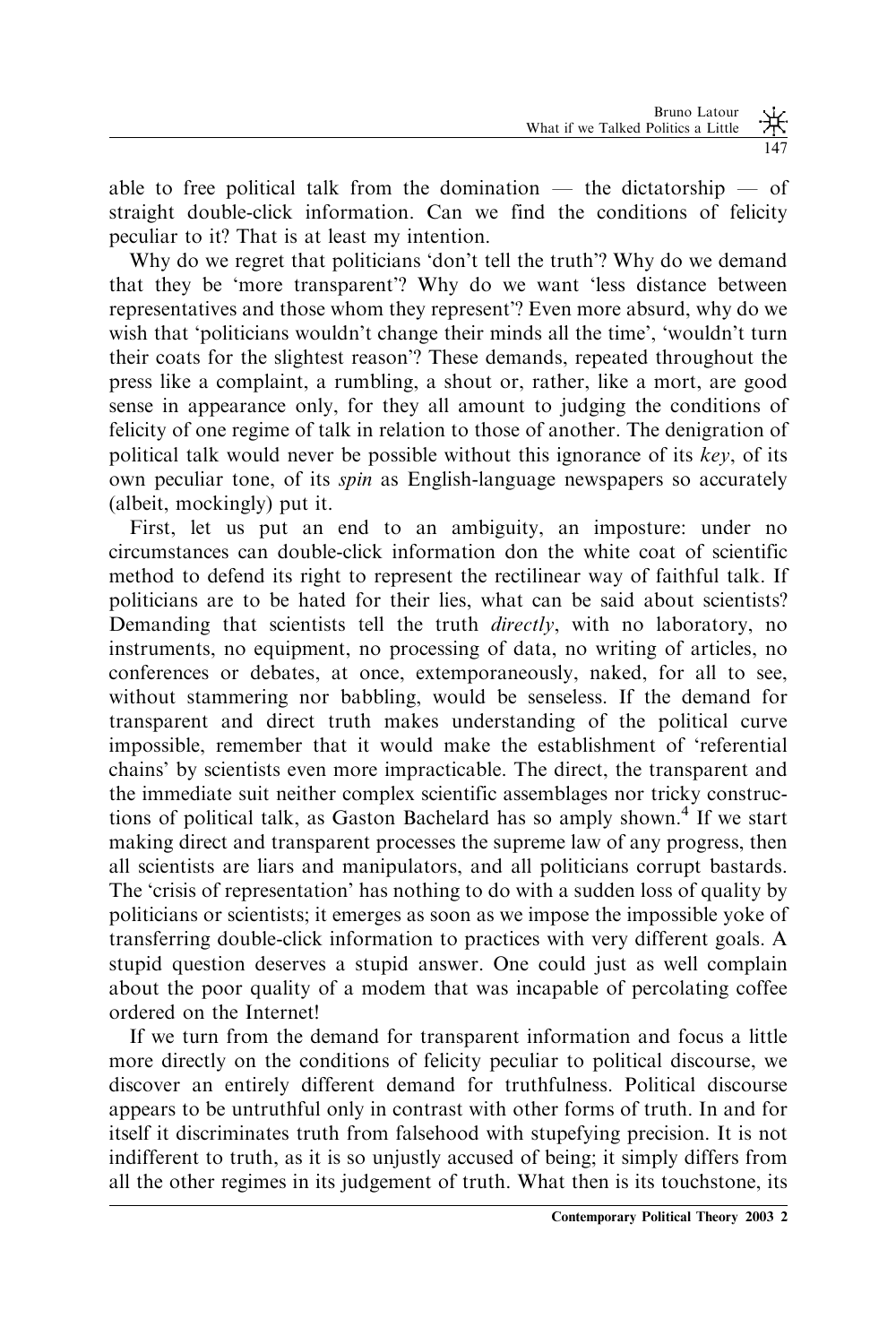litmus test? It aims to allow to exist that which would not exist without it: the public as a temporarily defined totality.<sup>5</sup> Either some means has been provided to trace a group into existence, and the talk has been truthful; or no group has been traced, and it is in vain that people have talked.

Thus, true and false, in politics, cannot be compared to the usual type of veracity corresponding to a disfigured version of the scientific reference. The common sense of the philosophy of language says that if a statement corresponds to a state of affairs it is true, and that it becomes false if there is no state of affairs corresponding to it. This is how the truth or falseness of a statement is judged in textbooks: 'The King of France is bald': there is or there is not a King of France; there is or there is not hair on his head. But he who says 'I understand you', 'We're one big family', 'We won't tolerate this any more' or 'Our firm must conquer a bigger market share', those who chant 'All together, all together, all!', would be unable to withstand a true/false judgement of the same type. Yet they know what the difference is between true and false statements, but they detect that truth or that falseness not in the presence or absence of a reference, but rather  $-$  and we will understand this soon — in an entirely new phenomenon: the *resumption* or *suspension* of the continuous work of definition and materialization of the group that this talk intends to trace. Anything that extends it is true; anything that interrupts it is false.

Sociologies of the social obviously never address this question of the continuous creation of the public since they all take as their starting point the prior and unquestionable existence of social aggregates, irrespective of their dimension: from the individual to the nation, through culture, society, the state, the reference group, etc. As Harold Garfinkel taught us (after Gabriel Tarde's lessons had been forgotten), to study political talk we need to abandon the idea of a guaranteed existence of groups. These are continuously being formed and reformed, and one of the ways of making them exist, of making them 'take', as we say of a sauce, is by surrounding them, grasping them, regrasping them, reproducing them, over and over again, by 'lassoing' them, enveloping them, in the curve of political talk. Without this enunciation there would simply be no thinkable, visible, viable and unifiable social aggregate.<sup>6</sup>

However, as soon as we start separating the group from the speech act defining it as such, we no longer see the point of political talk; it seems superfluous, redundant, parasitic, compared to the 'reality' of 'social relations' and of 'groups' which appear 'veiled', 'betrayed' or 'concealed' by the 'artificial' 'rhetoric' of 'pure politics'. If other means existed to keep a group together, then politics would indeed be useless and we could safely join the unanimous chorus of those who despise this scandalous form of rhetoric, this 'spin'. But those who know that there are no other mediations to temporarily spawn the social have the duty to respect and treat with infinite care the fragile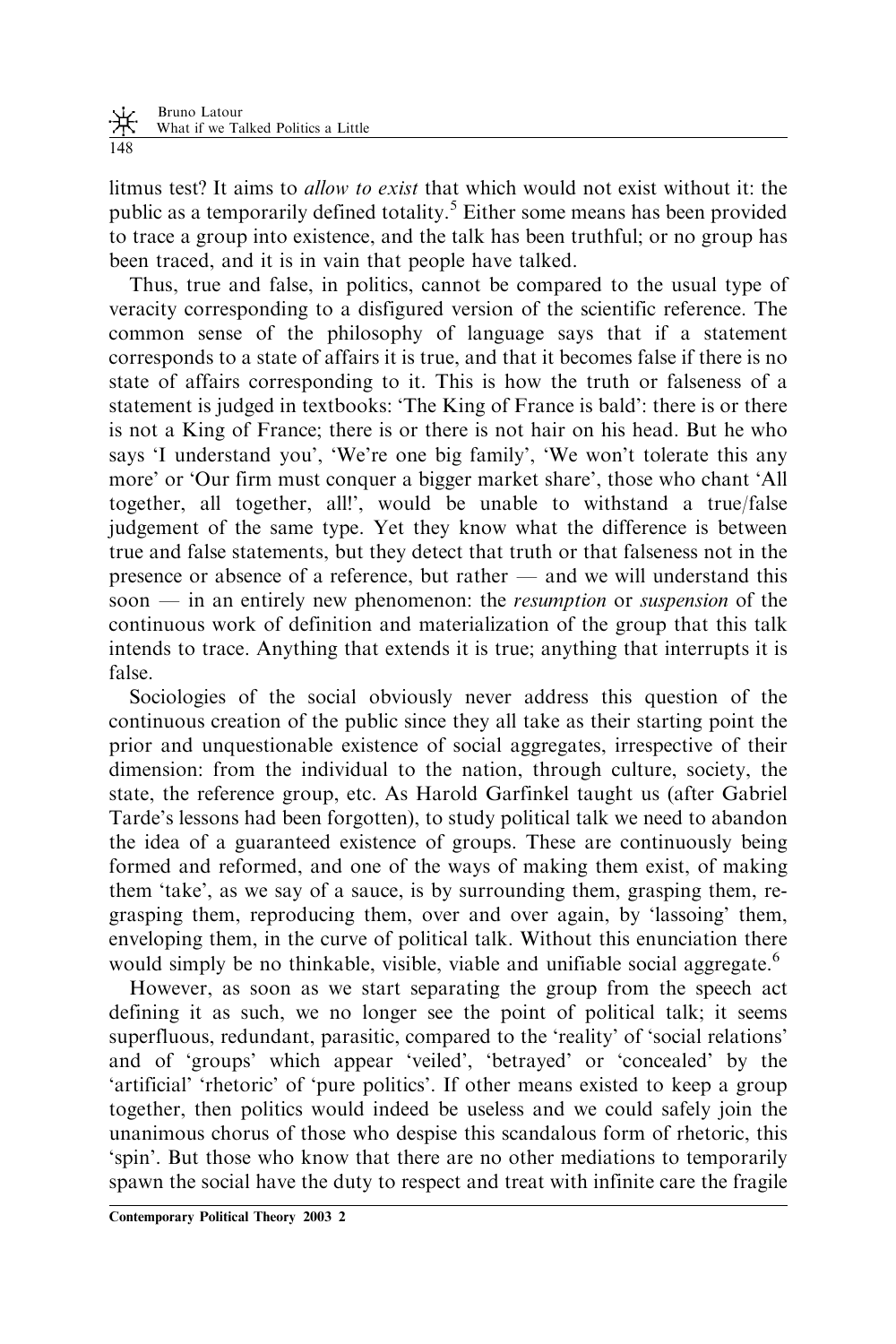forms of talk developed by political art  $-$  as they have already done for scientific, technical, legal, religious and economic mediations.<sup>7</sup>

Perhaps this helps to explain why political discourse cannot be said to pertain exclusively to one particular sphere or domain, that of 'political' life or that of 'political' men or women. For any aggregate, a process of redefinition is needed, one that requires curved talk to trace, or temporarily to retrace, its outline. There is no group without (re)grouping, no regrouping without mobilizing talk. A family, even an individual, a firm, a laboratory, a workshop, a planet, an organization, an institution: none have less need for this regime than a state or a nation, a rotary club, a jazz band or a gang of hooligans. For each aggregate to be shaped and reshaped, a particular, appropriate dose of politics is needed.<sup>8</sup> Accordingly, limiting political talk to the official form of public life would amount to saying that there is no other aggregate, no other group than the nation or the state, that the others have no need to exist, or that they must keep alive by other means, sui generis, unknown to us, which no longer require the very particular resumption of the constituent enunciation. This enunciation would be limited to the political sphere without affording the means for other groups to remain in existence.

## Particularities of Political Talk

By saying that the aggregate is 'made to exist' by talk that groups together, I am getting dangerously close to a term that I would have prefered to avoid: performative. Very useful but over-used, it conceals the particularity of this specific performativity. Consider the movement of this 'lasso', of this envelopment, in the form of a theoretical diagram of this enunciation regime. Certain features will seem familiar because political philosophy elaborated them long ago, others will seem exotic or incongruous, while others are likely to appear fresh, unfamiliar (Figure 1).

From the point of view of the rectitude and the transfer of information, of its exactitude and fidelity, the object of what I call the political *circle* seems incongruous, contradictory and even scandalous. What exactly is it about? About transforming the several into one, initially through a process of representation  $-$  a polysemic word that I shall soon define more precisely  $$ and subsequently through a process of retransformation of the one into several, what is often called the wielding of power but that I more bluntly call obedience. Note that with this diagram I am trying to consider simultaneously the two parts of political science, too often disjoint: (a) how to obtain a representation? and (b) how to wield power? In fact it amounts to the same question asked twice but at different points in the same circular movement. I shall revert to this.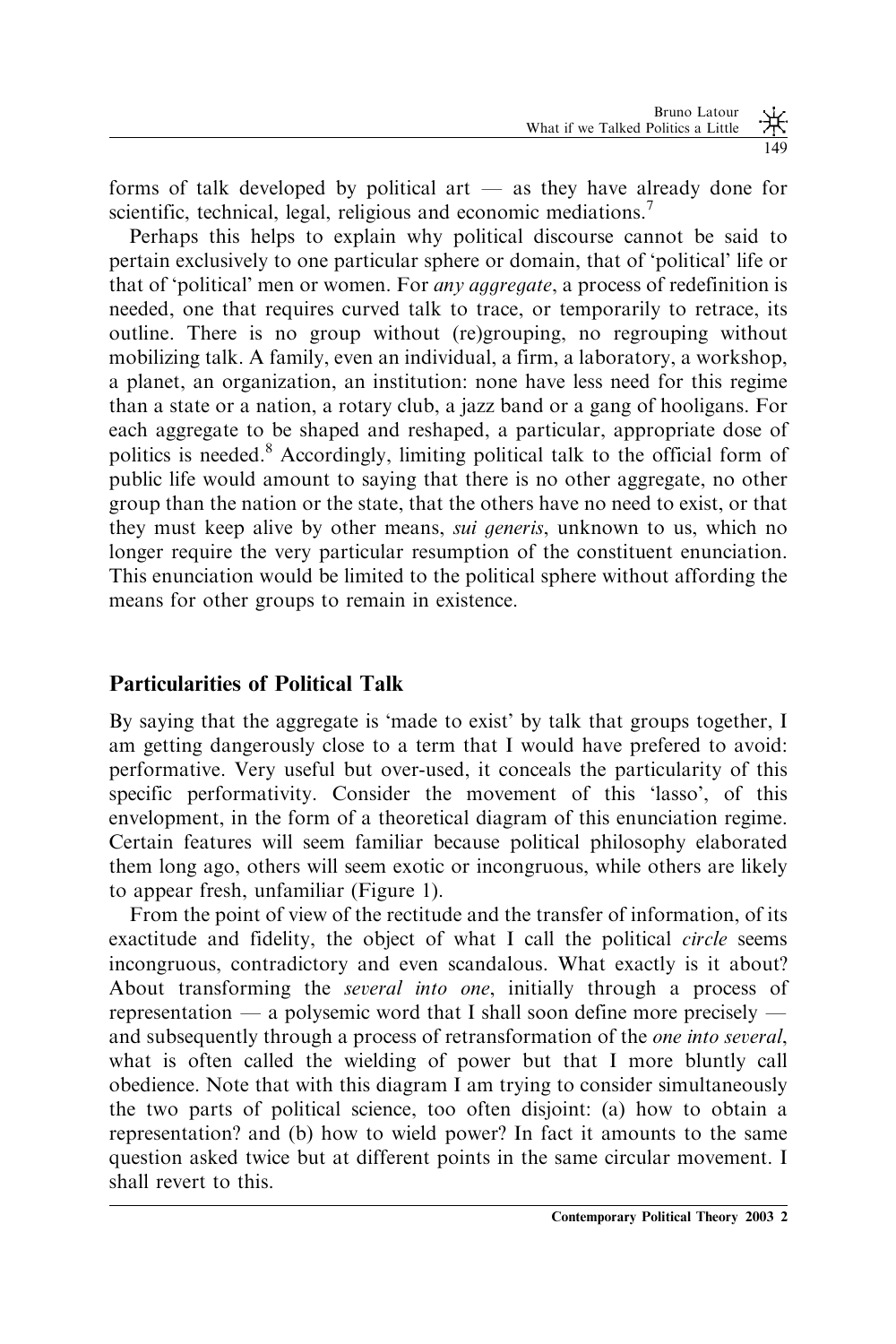



At first glance, we are familiar with the figure of this circle drawn and celebrated throughout political philosophy, from the Ancient Greeks through to the present. It is in the contemplation of this form that we find the expression of freedom, of the famous autonomy constantly sought, forever questioned: if we travel the full circle there is no order received  $-$  right-hand semi-circle in the diagram — that is not also produced by those who receive it  $-$  left-hand semi-circle. I am free when in some way or the other  $-$  we shall see how  $\overline{-1}$  occupy both the top and the bottom of the diagram. Politics is tautological, not only in the above sense of signifying a stream of platitudes, but also because it does always say the same thing *again and again*, without any hesitation at being boring. It has to be repetitive. From the classical point of view I am auto-nomous (as opposed to hetero-nomous) when the law (nomos) is both what I produce through the expression of my will and what I conform to through the manifestation of my docility. As soon as this coincidence is broken, I leave the state of freedom and enter into that of dissidence, revolt, dissatisfaction or domination. The most exhilarating emancipation and the most abject dependence are not opposites; they qualify the movement, the path along this figure, depending on whether the circle is closed or not. (There is no need to specify that in no way does this circular form depend on the presence or absence of the very particular apparatus of election; we can find a thousand cases of elections without political talk and, conversely, a thousand cases in which a full circle is drawn without any vote whatsoever.) (Abelès, 1990)

Even if we are familiar with the figure of the circle, it should horrify us in so far as this constrained, 'forced movement'  $-$  to use a metaphor borrowed from physics — should be totally impracticable. The movement of autonomy is impossible by construction since in it the multitude becomes a unit representation  $-$  before the unit becomes a multitude again  $-$  obedience. This transmutation is at first sight even more improbable than that of the dogma of transubstantiation of the host. Both one way and the other, the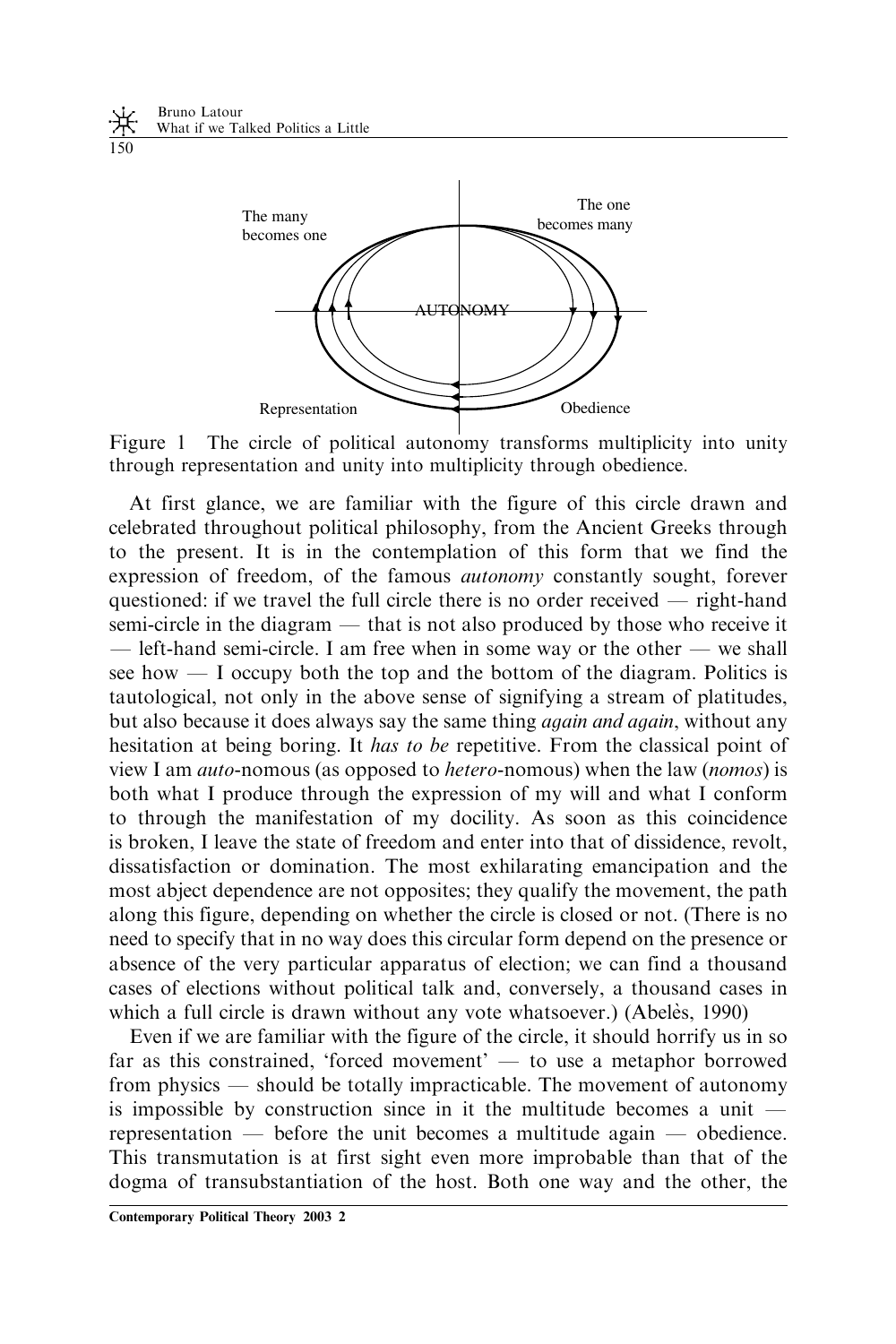singular becomes plural and vice versa. Thus, heteronomy is part of the circle - expressed in the diagram by the superimposition of *several* circles that intersect at the top. More precisely, the figure of autonomy  $-$  obeying one's own law  $-$  masks the process of metamorphosis, of translation of the representation and of obedience. She who talks in the name of all must necessarily betray those she represents, otherwise she will fail to obtain the transformation of the multitude into a unit; in turn, those who obey must necessarily transform the order received, otherwise they will simply keep repeating it without implementing it. In other words, either there is double betrayal and the loop is looped, or there is fidelity, exact transfer of information, straight talk and the circle will never be closed. Truthful political talk  $-$  in the sense of double-click information  $-$  is as impossible to achieve as perpetual movement or the squaring of the circle.

Hence, by an extraordinary paradox, autonomy would be impossible without this double betrayal  $-$  which goes some way to explaining the horror that the sudden appearance of politics never fails to arouse in reasonable people. Freedom, that supreme virtue, depends on a prior process that seems more like a vice: what an odious deception. Doubts on politics have no other origin: the worthy figures of autonomy and liberty mask the dreadful labour of composition, betrayal, transmutation and metamorphosis. Thus, autonomy hides the awful schemings of heteronomy.

To take this paradox a little further, we simply need to consider what would become of the circle if, both one way and the other, we sanctimoniously demanded fidelity, transparency, rectitude, immediacy and spontaneity; if we substituted straight for curved talk, and if, instead of looping the loop we drew straight lines that represented faithfully, rather than 'betraying' and 'lying'.

Assuming we demanded that politicians (and, once again, we do not mean professionals with that title but the political function associated with the composition of any group) 'talk truthfully' by 'repeating exactly' what their electors say 'without betraying nor manipulating them'. What would happen? The several would remain the several and the multitude the multitude, so that the same thing would simply be said twice (faithfully for information and therefore falsely for politics). Absurd requirement? Yet this is what we clamour for every day when we demand that politicians be 'close to the people', that they 'resemble us', that we be able to 'identify ourselves in them', that there be 'no more distance between ourselves and them', that they 'put an end to the social rift' through their 'spontaneity' and their 'authenticity' which would prove that they are 'indeed like us'. By demanding transparency, rectitude and fidelity, we are asking for the circle no longer to be a circle but a straight line so that the same can remain precisely the same in the most perfect (and mortal) similitude. In practice, this amounts to calling for the end of politics and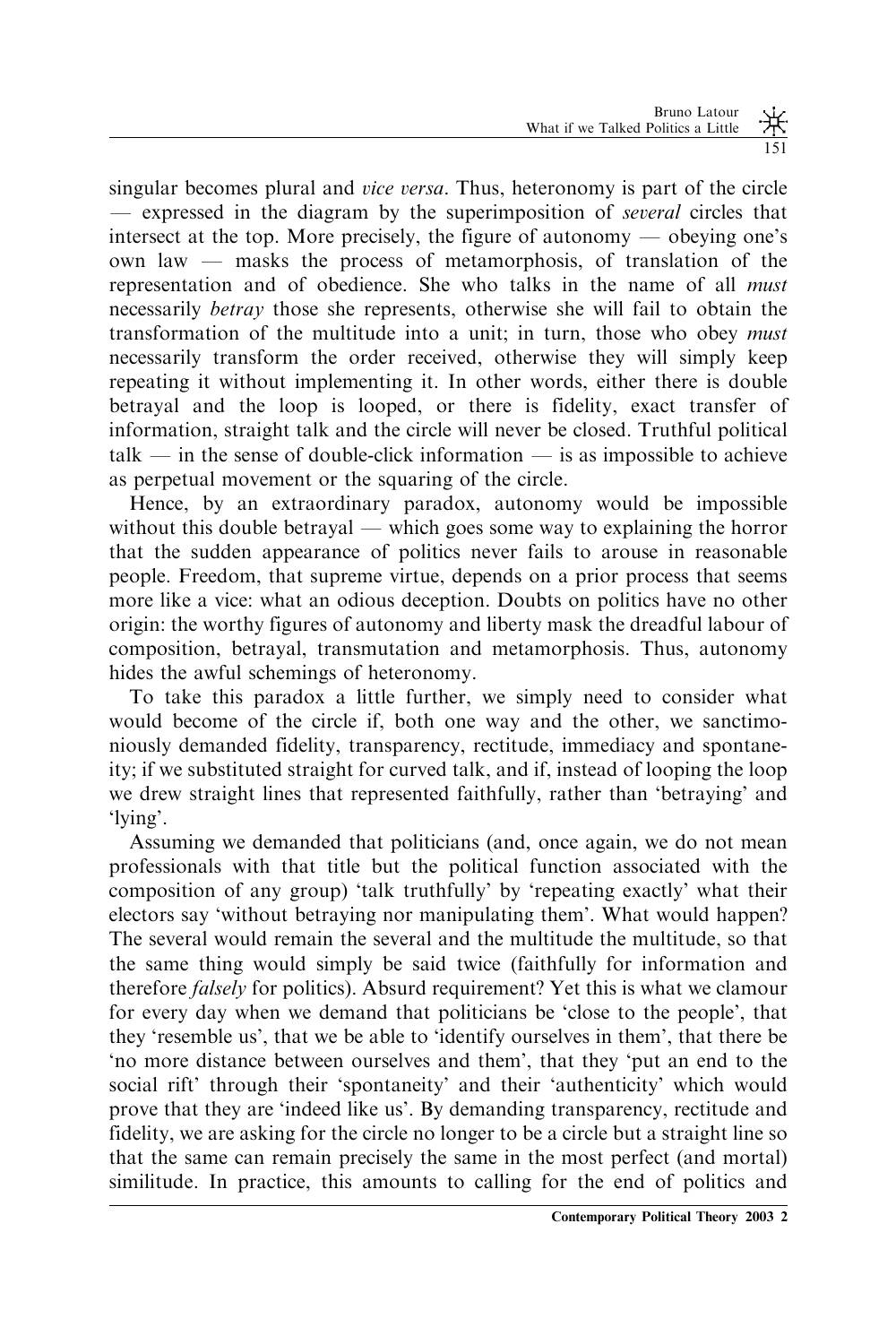consequently the end of autonomy, despite it being so highly valued, for if the multitude never knows how to become one, there will never be a *gain* of representation. A faithful representation (in the sense promised by *double-click* information), if it were possible, would betray the very object of political fidelity! A choice must be made between authenticity, pursued in its most extreme consequences, and the difficult work of freedom which demands a particular form of 'lie', or at least of curve.

The paradox becomes even more intense if we now imagine politicians making the astounding claim of being 'faithfully obeyed'. This time it is the passage from one to several that would be impracticable. The order given would be required to be exactly, directly and faithfully transported with no betrayal, deformation, bias or translation! It would be expected to be executed with neither additions nor subtractions. We know that this is impossible since humans, as Ludwig Wittgenstein taught us, never follow rules, they simply 'embroider' on the pattern these provide. Nothing can fill what Don Norman has called the 'gap of execution' (Norman, 1988).

Moreover, even if this were possible, even if humans did follow rules, the circle could still not be closed since it is a *multitude* that gets moving, *not* a unit. To bridge this other gap, jump across this other transubstantiation, we can by definition rely on no resemblance of form between the statement of one and the action of a multitude  $-$  not only because words become actions but, above all, because one becomes several. Betrayal and 'lies' are as necessary for the return as for the outward journey.

Expecting an order to be faithfully obeyed is, once again, preventing the circle from closing and rendering the search for autonomy impossible. Yet, this unlikelihood does not prevent politicians from constantly complaining of 'being misunderstood', of 'having badly explained their message', of 'not having good enough teaching skills', of 'not having had enough time to implement their programme'. They also constantly deplore the 'cleavage' and the 'crisis' of representation, they complain that 'what they say has been misinterpreted'. Indeed, and fortunately so, otherwise how could they be understood! A representative who demands that citizens faithfully obey him has no more sense than citizens demanding that politicians faithfully represent them: dual infidelity, two-fold treason, the only way of looping the loop. Hence, the dread inevitably caused by the mere sight of the political process. To avoid being petrified by this face of Medusa, to ignore its monstrous impact, we will go to any lengths. Strangely, the more time goes by, extending the empire of double-click information, the greater the incongruity of the conditions of felicity of the political becomes. Perhaps, we are going to get to the point where talking in this way will seem as incomprehensible as uttering religious statements. Need we really seek other causes for the 'crisis of representation'?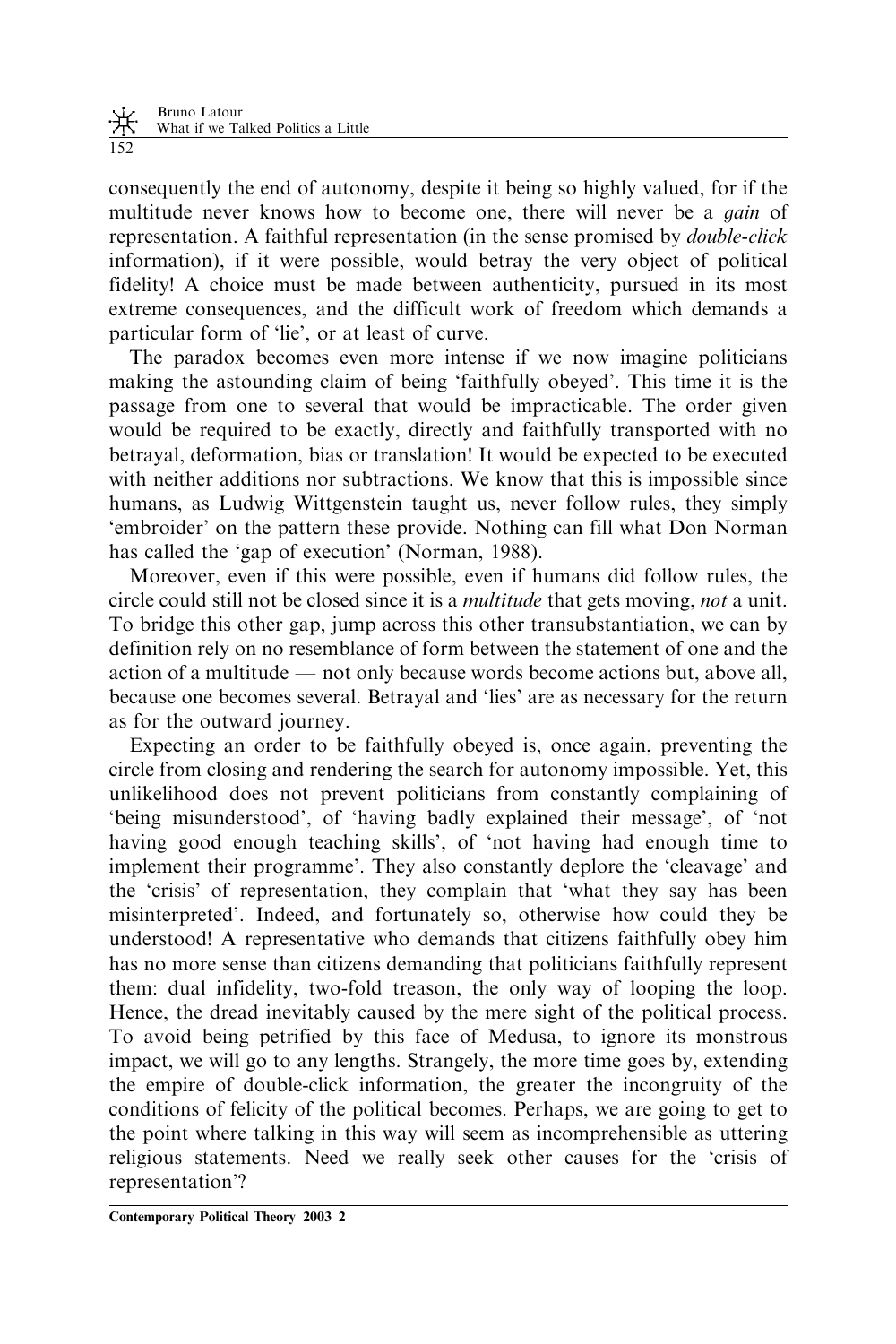## Covering the Full Circle of Representation

If this circular movement is so impossible, if it appears like an imposture to our modern eyes saturated with double-click information, how is the very real process of achieving autonomy accomplished? What skills do countless people apply every day, enabling them to solve in practice this squaring of the circle that in theory is so insoluble. The answer stems from the new meaning that has to be given to re-presentation. In politics this word has never denoted some mimetic resemblance between the represented or the representative, for that would be meaningless; it has always signified the *recommencement* of the very process of quadrature. The only way of putting an end to the imposture constituting political talk consists in taking up one's pilgrim's staff and once again drawing the impossible circle by testing the double betrayal in another way.

We have to be careful here so as not draw the hasty conclusion that it is enough to be devious in order to utter political talk accurately. Unquestionably, politics is imposture; we are well aware that the virtue of autonomy can be secured only at the price of a fundamental vice, betrayal, both there and back; we acknowledged that lying  $-$  as opposed to the supposedly easy truth of faithful transfer of information  $-$  is an integral part of the work of composition; we know that expecting a spokesperson to 'tell the truth', to be 'authentic', amounts to killing the process of transubstantiation. However, this does not, for all that, mean that to be a good politician it is enough to lie, to be a phoney. That would be too easy. The Prince of Twisted Words would simply have replaced the White Knight of Transparency. Dissimulation, opportunism, populism, corruption, wrangling, and the art of compromise and combinazioni are not enough in themselves to guarantee the continuation of the circle. One can walk skew, think curved, cut across, be sly, without necessarily drawing the political circle.<sup>9</sup> It is not because they all differ equally from the straight line that all acts of envelopment are similar. 'Curved minds' are clearly distinct from one another, even if they are all an object of ridicule for 'straight minds'.

The specific nature of the political circle is not the fact of it squaring a circle  $\overline{\phantom{a}}$  impossible by construction  $\overline{\phantom{a}}$  but the fact that it practically resolves this impossibility, this impracticability, by the obstinate, ceaseless, overwhelming, exhausting resumption of the task of representation. The distinction amounts to this difference, perceived above, between the suspension of the act of resumption and its recommencement. The truthful spokesperson is not the one who is right while others are wrong, who is obeyed more than others, who sees further than others; it is the one who decides to tell the truth because, without fearing the cost, s/he travels the entire route again from the multitude to the unit and back, checking twice, both ways, that there is no direct relation between the multitude and its unity. Conversely, the most faithful proxy, the

153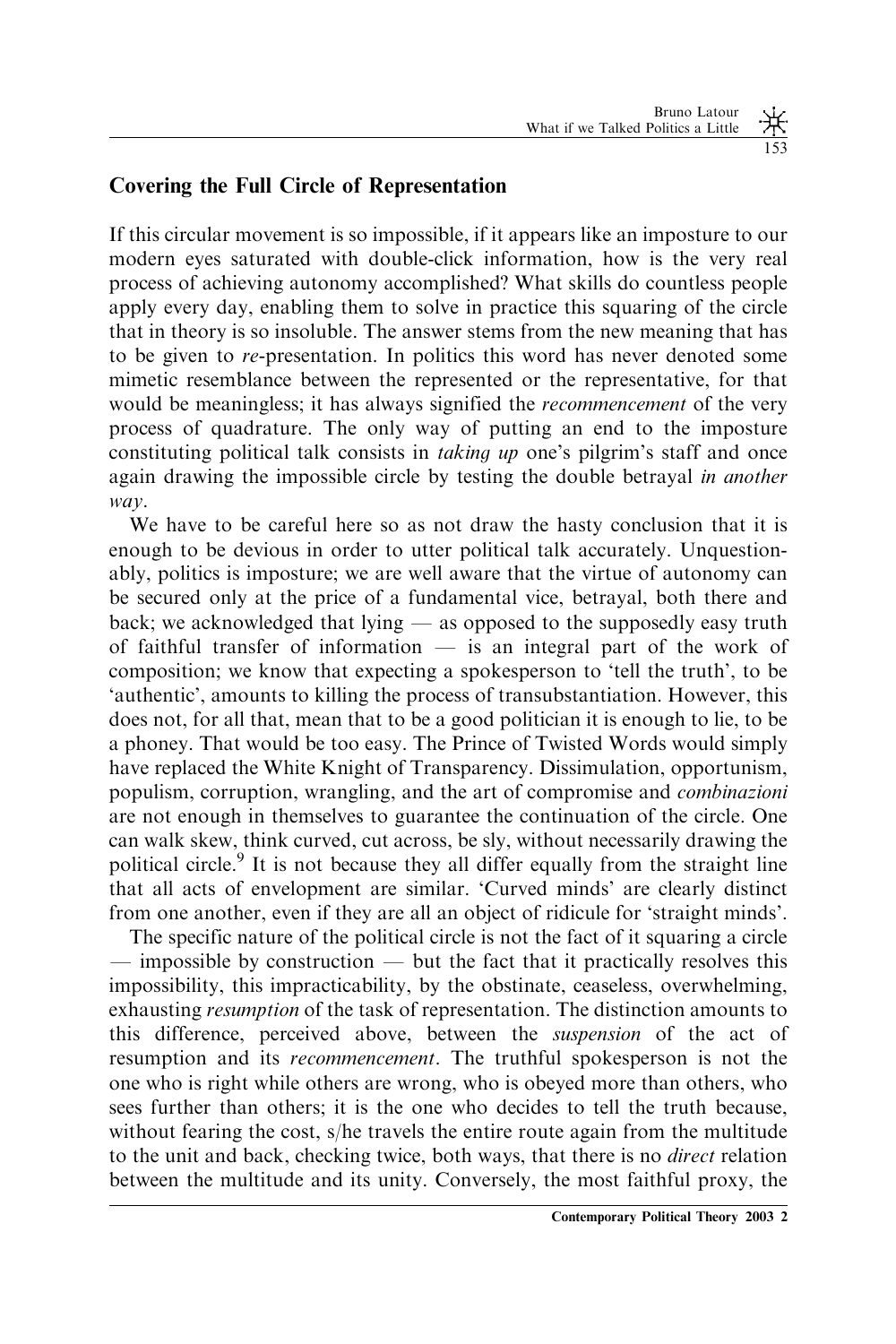most credible representative, the wisest councillor, the most inspired leader, the most visionary delegate starts lying when she interrupts the journey and starts drawing on a sort of political capital, expecting to be obeyed, confident that she is indeed for *once and for all* the spokesperson of the multitude.<sup>10</sup>

Truth and lies therefore refer not to the content of talk but to the capacity to cease or extend the impossible task of fusion, translation and metamorphosis through which the loop is looped  $-$  whereas, by definition, it *cannot* be looped since the multitude will always be unfaithfully represented, and never ever will an order be obeyed by a multitude which inevitably does something entirely different to what was ordered.

To describe this movement of incessant resumption that enables us to achieve in practice what is theoretically impossible or contradictory, the Ancient Greeks had a term close to autonomy but without the same brilliant descendants: autophuos, that can be translated as self-begetting (it is the same verb 'phuo' that still resounds in the word 'physics'). We find this astounding term in a key passage of Plato's Gorgias that I have commented on in detail.<sup>11</sup> Socrates no longer understands the meaning he ridicules by pretending to take this repetition merely for an echo through which the sophist, here his enemyaccomplice Callicle`s, simply follows servilely, miming the hesitations of the crowd, the populace. For Socrates, autophuos is nothing but empty tautology. Yet, despite his sarcasm, autophuos and autonomy are terms related in such a way that only the former makes it possible to achieve the latter. Servility is only one of the values that this dual metamorphosis symbolized by the circle  $$ which would currently be called demagogy or populism  $-$  can take. However, there are others, all those that, precisely, make it possible to achieve the twofold transformation of several into one and one into several.

The fact that this operation was impossible in the eyes of Socrates, the first to have tried to replace curved talk by the rectilinear ways of epistemology, does not make it any less essential to achieve it in order to talk politics, even at the price of a radical break with the diktats of reasoning reason. The entire capacity for a form of talk to (re)group together depends on the maintenance of this slight difference between tautology and autophuos, between what we said a minute ago and what we say now, between the course of the circle and the relentless repetition of that course.

We can attribute two sources to the abhorrence that *autophuos* can arouse. The first, normal and positive, stems from the continuous din of the agora, the commotion of the crowd, the difficulty of listening to so many voices, of making oneself heard and obeyed by them, of being forced to decide in real time, life-size, scale one, without any assurance of cause and effect  $-$  all particular constraints of public talk repeatedly highlighted by the Sophists (Cassin, 1995). This constituent horror is known to most politicians, but they will never talk about it publicly due to the contempt in which they are held.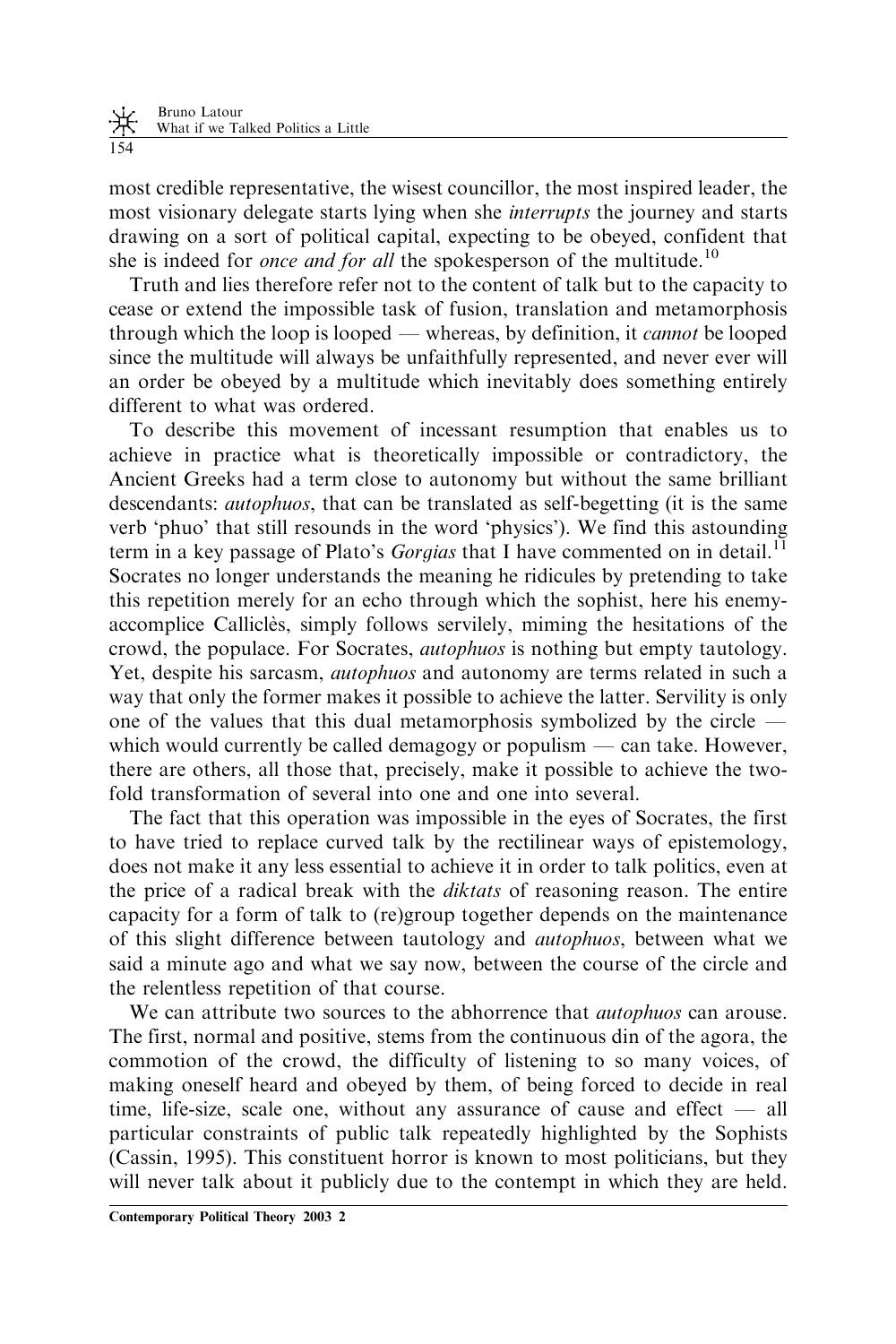One has to wait for them to confide it, in the secrecy of their offices, to be able to grasp snatches of this admirable knowledge.

The second source, entirely different, stems from the artificial comparison that can be conceived of between the chaos of the agora and the serenity of controlled conversation resulting in a reasoned decision by listening to faithfully represented divergent interests  $-$  like the ideal conditions of communication invented by Jurgen Habermas. It is this second source, and none other, that is responsible for the contempt in which we hold those who devote themselves to the racket of political talk. Since Socrates, we feign belief that politicians have an alternative to talking skew and betraying what they hear, as if somewhere there were a miraculous resource for transcendence, with reason making it possible to bring a little good sense to the commotion of the agora. In reality, with this operation aimed officially at 'raising the debate', at 'making reasonable', at 'remaining among rational people', we simply aim at eliminating the particular, native, risky transcendence of autophuos.

Yes, political enunciation also has its own minuscule, essential, decisive, native transcendence which ensures that the collective, the group in the making, is never found twice in the same state. In a sense this allows it to boil or ferment and thus to pass, through successive betrayals, from multiple to single and then, in another form, from single to multiple. To be sure, compared to the admirable transcendences promised by sound reasoning, the minitranscendence of politics is very tenuous. But since the former is simply an illusion, the light projected by the latter suffices amply to illuminate the way.<sup>12</sup> The minuscule difference between tautology and autophuos is enough to guarantee the slow distillation of autonomy.

As strange as it might seem, one has to admit that nothing has done more harm to political discourse than the astounding claim of putting an end to it through reasonable reason. The particular form of repetition and agitation of politics is risky enough without us adding to it the absurd dream of a substitution of skew talk by straight talk. We could get round the first source of confusion because it is part of the enunciation itself, but with the second, totally random and parasitical, we can do nothing, we are paralysed. Without the help of reasoning reason, politics remains difficult but practicable. Since we promised it the help of a reason superior to all its poor lies it has no longer been good for anything; it hardly dares to grumble while swearing, quietly : 'And yet it turns'  $\dots$ 

Why is it important to free political talk from the superfluous weight of reasonable reason? Because by following the bad advice of rationality  $$ transparency, serenity, rectitude, fidelity, authenticity, representation by repetition, etc.  $-$  we transform the group to be constituted into an aggregate of fixed elements and, in so doing, make the variable constitution of groups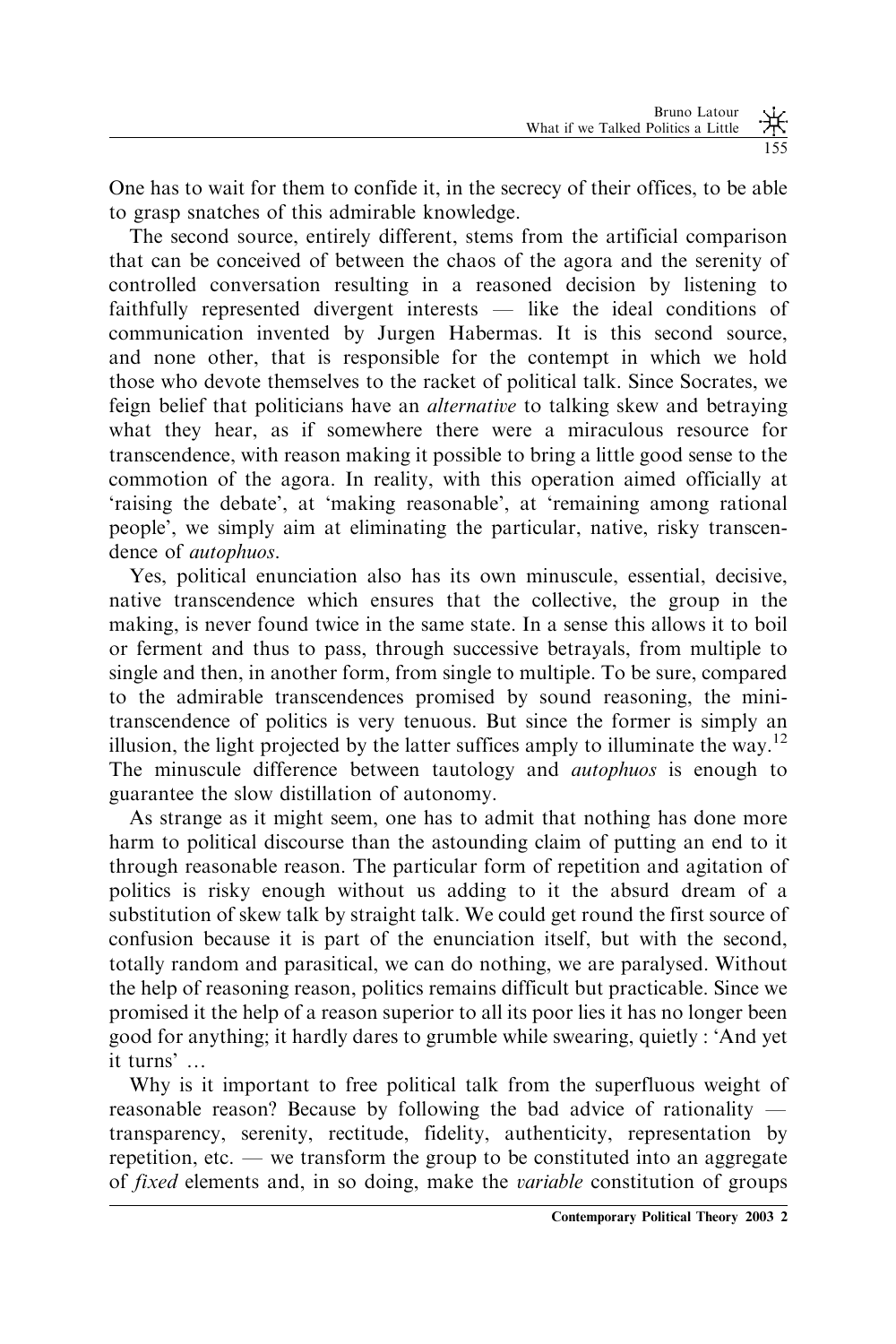impossible and the exercise of autonomy or liberty impracticable. As far as politics is concerned, all injections of rationality throughout time have been worse than the ill. Or, at least, before well meaning surgeons endeavour to graft a new heart and new lungs to a dying patient, it is better to check first the blood type of the donor. Similarly, with the best intentions in the world, those who have wanted to rationalize politics (and God knows that history has not been stingy in that respect!) have managed to do nothing more than generate monstrosities infinitely more serious than those they wanted to eliminate. The Sophists may have been expelled, but they were replaced by various types of 'commissars' — to put it bluntly. The unstable and sometimes perverted specialists of *autophuos* were supplanted by the masters who, like Socrates in Gorgias, claimed to reign over humans from Hades, the kingdom of the dead. And nor was there a lack of the dead.<sup>13</sup>

# Double Imposture of Political Enunciation

Let us try to qualify anew the mini-transcendence of political talk without crushing it under a comparison, both dangerous and superfluous, with other forms totally unsuited to it. This will allow us to understand why the political enunciation regime has only a distant relation with the sphere, institution or domain of politics as such. If we go a bit lower down in the particular mystery of autophuos by qualifying the distance between what is said and what is resaid, we are able to see why there is never exactly tautology. The circle is possible only if the same voices occupy the two contradictory positions : 'What you are telling me to do is what I would have liked to do'  $-$  the expression of obedience; 'What you are saying is what I would have said if I had spoken'  $$ the expression of representation; and 'So I do only what I wish and I am free' — autonomy.

Have we taken enough note of the fact that this relation between the one who talks and the one who *is talked to* corresponds exactly to enunciation as defined in speech act theory? Linguists and semioticians have taught us that each speech act triggers a reaction from a hidden, involved enunciator who delegates her/his/its voice (Greimas and Courtés, 1979; Ducrot, 1989). Just as any material form is accompanied by a shadow on a sunny day, so any act of language, no matter how insignificant, projects an implicit structure of the enunciation.

When I hear the sentence 'The little cat is dead', an enunciator immediately appears to utter it, even if I have no idea that it is Agnès in Molière's  $L'Ecole$ des femmes and that she is talking to Arnolphe. This enunciator is both inscribed in the statement and absent from it: 'it' is suggested or implied. The same would moreover be true if we started with the sentence 'I think, therefore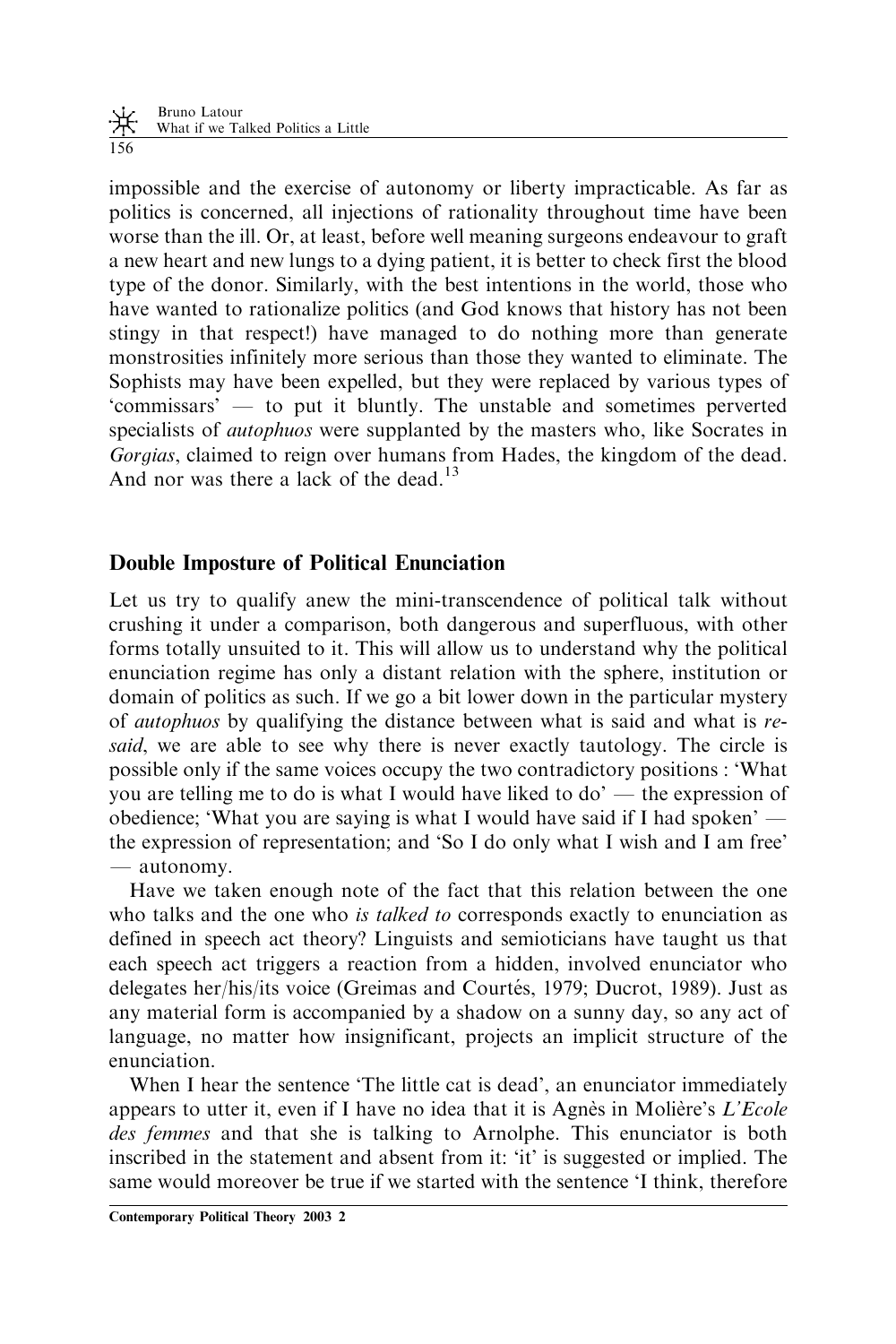I am': at once another enunciator, involved, implied, would appear behind the 'I' who 'would send' him the words. Hence, the term enunciation, ex-nuncius (which still exists, for example in 'apostolic nuncio'). If we follow these definitions, talk never belongs to the person who says it but always to the enunciator  $n^{-1}$  who has *given* it to her/him/it. Most of the time in narratives, interaction or interlocution in general, these structures pose no problem, either because, as in literature, the 'real' enunciator  $-$  the 'flesh and blood' author  $\overline{\phantom{a}}$  has no importance and all that counts is the enunciator *n*, inscribed in the narrative or, by contrast, because in face-to-face interactions the presence of the speaker makes subtle shifts between the various levels of enunciation difficult to decode  $-$  which obviously does not mean that the speaker in the flesh talks 'about her/himself'.

Now, political enunciation has the singular characteristic of giving substance and reality to the question of delegation that makes us talk: 'When I talk, someone else makes me talk  $\overline{-1}$  obey  $\overline{-}$  and that someone else says only what I tell her/him to say  $-$  s/he represents me'. As in classical enunciation, this is not a question of similitude, of resemblance or of overlap between the person who talks and the one who makes her/him talk, as Socrates so naively believes when accusing Callicles of a 'follow-my-leader' attitude. On the contrary, the abyss is infinite between the enunciator inscribed in the discourse and the one who occupies the hidden position of s/he who 'causes to talk'. However, unlike all the other forms of enunciation that I have mapped until now, this position is not for all that implicit, inaccessible or simply presupposed; it is filled by a host of activities: I can see the one who obeys me, and I can reveal myself, for intance through street demonstrations by those who claim to talk on my behalf.

To be sure, uttered talk never belongs to those who say it, but its origin is nevertheless identifiable and it is this identification that defines the political form of talking: 'In the name of whom, of which other agents are we talking?' The continuous presence of all these others, all these aliens, either in the form of their irreducible multiplicity, or in that of their indispensable unification, partly explains the weight, the slowness and the curvature of political talk noted at the beginning of this article. This also explains why the question of the author, of authority, of authorization is consubstantial to the political way of talking. All the other forms of talk can be freed from their enunciator, can omit or disregard her/him/it  $-$  which is why they fly, glide, sweep along, go straight and fast  $-$  but not political enunciation.

This is particularly true since the very form of the circle compels the enunciator to occupy two positions which, in the theory of enunciation, is impossible. As Figure 2 below indicates, s/he who talks delegates the practice of speech to the person who talks on her/his behalf. The technical word is 'shifting' in another space, another time, another actant. There is nothing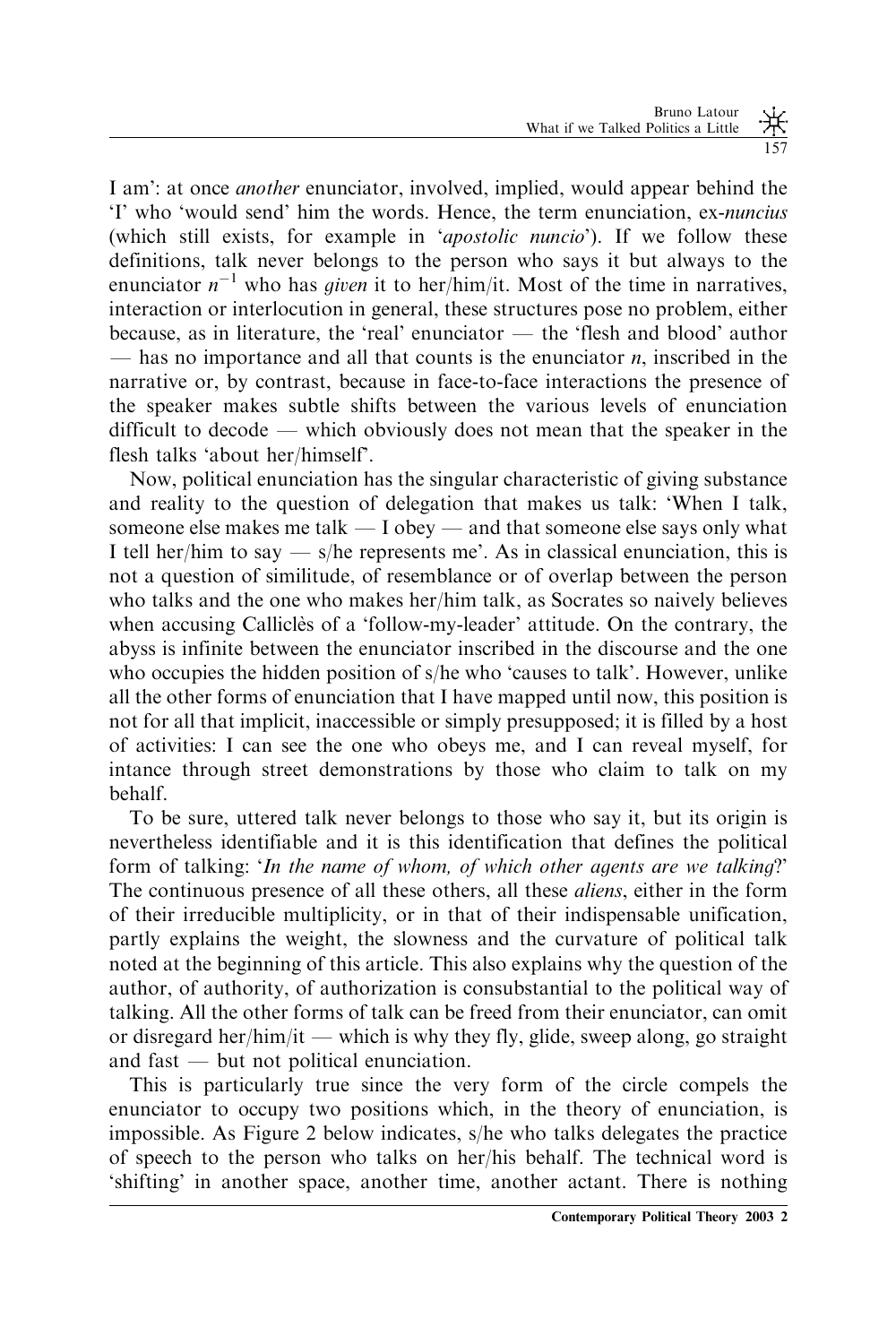

Figure 2 In other enunciations the frame of reference  $n-1/$ and  $n+1$  are clearly different from the frame of reference of the enunciator; not so in political talk where there is a confusion between who makes us talk and whom we make talk.

original about that; it is what any narrator, writer or teller does, as in 'The little cat is dead' or 'Ego cogito'. Now, here is what disrupts the usual frame: the one to whom talk has been delegated *also* occupies the position  $n^{-1}$  by prompting the speaker who makes her/him/it talk, to talk. 'You don't make me say anything other than what I make you say; it is from this that we draw the possibility of our autonomy and hence our liberty'. The 'I-me' is thus both the one who delegates and the delegate: s/he has been given the right to speak and s/he gives it. There is nothing less authentic, primitive, natural, indigenous than the person who delegates. Like the 'Me, I think' and for the same reasons, it is necessary for an enunciator of the first degree to have 'sent her/him to say' something, for her/him to start talking. And, of course, this enunciator ranking  $n^{-1}$  is not a unit but a multitude. We now easily see why political talk arouses a feeling of discomfort every time political forms of talk are judged in terms of reasonable reason  $-$  which, remember, cannot either account for the real artifice of the sciences, for it always seems outrageous to those who believe they master what they say.

There are at least four reasons for this weightiness, this slowness, this total lack of authenticity and naturalness so typical of political enunciation: (a) the person who 'causes to talk' remains visible and sensible instead of simply being implied, as in all other enunciations; (b) s/he occupies two contradictory positions, both in front of us  $-$  the person to whom we address our speech  $$ and behind us — the person who delegates, who utters, the speech to us; (c) in these two contradictory positions s/he differs essentially, radically, from the one who talks, so that no resemblance is ever possible, no transparency, no immediacy, no mimesis, no overlap; (d) lastly, political talk is always the effect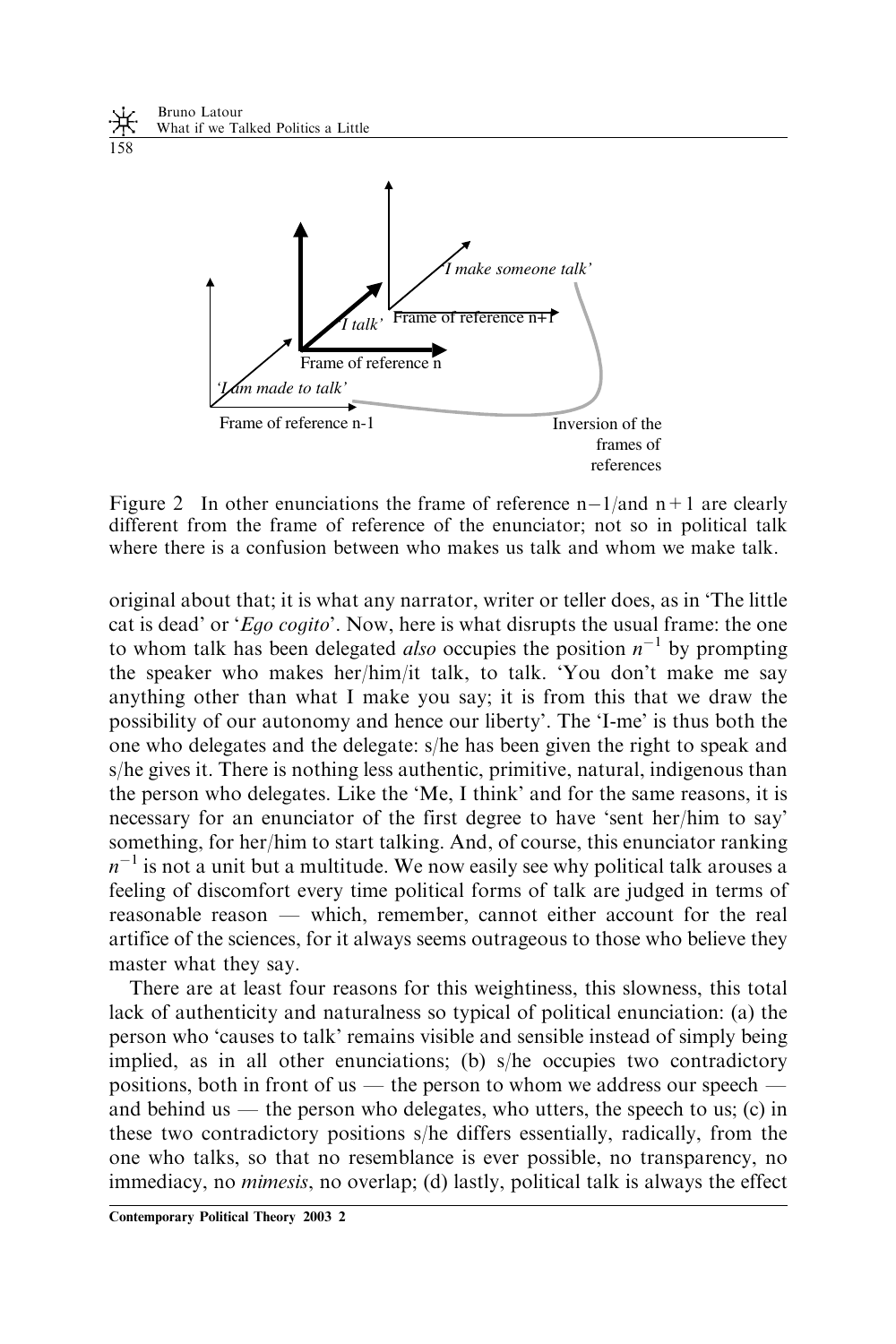of multiplicity: when I talk, it is the multitude of others who talk at the same time — their names, like that of devils in the Gospel, are Legion. Hardly surprising that no effort will be spared to avoid talking politically about something.

### Above all, do not explain politics by something else

Finally, I would like to draw a conclusion that will enable us to revert to the difference between sociologies of the social (Durkheim) and sociologies of translation (Tarde). Basically, as I have said, the former take as a starting point groups whose aggregation is what the latter set out to explain. Sociologies of the social can afford to despise political enunciation (and do not deny themselves that scorn) by seeing in political rhetoric a 'lie that veils the real issues and relations of domination'. However, for sociologies of translation, there is no other way to produce groups than the (re)grouping allowed by the constant resumption of political representation — always in the broad sense. Consequently, any effort to rationalize political talk  $-$  by imposing on it Procrustes' bed of transferring information without deformation — precludes the only process, the circle, whose object is to create temporary groups. If we suspended the continuous resumption of the circle,  $(re)$  *grouping would simply* become impossible. We would find ourselves with agents with set shapes who would be the exclusive owners of their words; they would be totally identical to their interests, wills, identities and opinions. They would be neither utterable nor denounceable; their members would no longer be able to be represented, nor to command, nor to obey  $-$  nor even to belong.

If we are to accomplish the impossible feat of (re)composing a group from a multiplicity or, equally impossible, making a plurality obey a common order, it is necessary above all not to start with beings with fixed opinions, firmly established interests, definitive identities and set wills. This would guarantee failure, for any work of composition appears only as an intolerable compromise, even a dishonest one, and would break, shatter or annihilate wills, opinions, interests and identities. Conversely, if we set out to 'recognize' all affiliations, to 'take into account' all interests, to 'listen to' all opinions, to 'respect' all wills, we would never manage to close the circle — neither one way nor the other  $-$  since multiplicities would triumph, doggedly stubborn in their irreducible difference. The only way of making the circle advance, of 'cooking' or 'knitting' politics, of producing (re)groupings, consists in never ever starting with *established* opinions, wills, identities and interests. It is up to political talk alone to introduce, re-establish and adjust them.

For political life to be thinkable, utterable, speakable, it is therefore necessary for agents not to have fixed opinions but to be likely to change their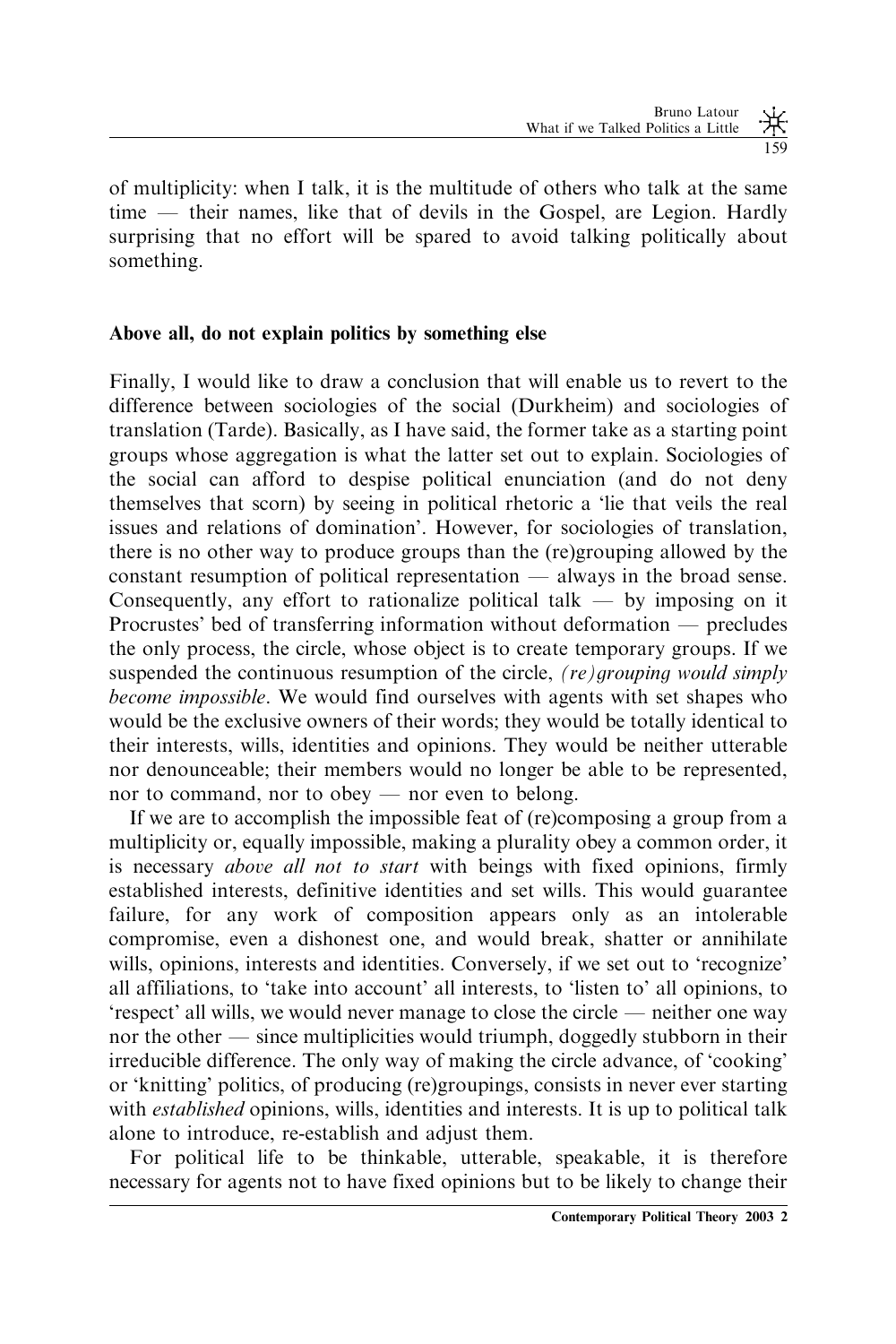minds; for them not to have an identity but affiliations that shift throughout the course of the debate; for them not to be sure of the interests they represent but for their wills to waver or, by contrast, to develop as the relations of all the other agents who make them talk  $-$  right semi-circle of obedience in Figure 1  $-$  and whom they cause to talk  $-$  left semi-circle of representation  $-$  gather together and change. We can now understand the meaning of that fragile, contradictory, meticulous alchemy that the Sophists called autophuos, and which has nothing tautological about it, despite Socrates' irony: he who talks does not talk about himself but about another, who is not one but Legion. Nothing less than this constitutes frank, authentic political expression.

It is in this slight dislocation of discourse that the mini-transcendence of politics lies, the one that enables it to agitate public life, to cause it to ferment, sometimes to boil, to disrupt but also to 'stir' it, so to say, before clarifying it, in any case to increase its temperature. Contrary to Plato's fears, the collective is never simply similar to itself; public life is always agitated. The idea that this form of life might lack transcendence, exteriority, excellence or spirituality, and that it is necessary to *add* to it a sovereign to close it off from the outside, like the beam that Jupiter ends up sending to the frogs who were asking for a king, has no more meaning when the constituent stammering of political enunciation is recognized: he who talks does not have speech; he talks on others' behalf.

If, like Socrates, we start calling for citizens who belong to and own themselves, who reason, who talk only by themselves for themselves, who display scientifically proven opinions, who are rooted in such unquestionable interests that they are prepared to die for them, and who claim identities greater than those of society, then no more politics is possible except ruled from Hades, the kingdom of the dead. Strangely, the image of a body of responsible and reasonable citizens, confident owners of their speech, corresponds to the most deadly form of body politic  $-$  and by body politic, once again, I do not mean society, the state or the nation, but any group that has to make itself exist as such through political life consistent with its scale.

If opinions do not belong to the person who uttered them but to her/his/its enunciator, if wills are not those of the citizen but of the people/person/ collective who make(s) them act, if affiliations are not those of today but those of tomorrow, if interests are not fixed but dependent on the number of elements that 'interfere' with them, we understand the catastrophic effect that can be produced on the fragile ecology of political talk by the sudden necessity, proclaimed from the rooftops everywhere, to 'talk truthfully', to 'be transparent', 'faithful', 'natural', 'oneself', 'authentic', 'direct', 'without artifices', 'without manipulation', 'reasonable'. All speakers suddenly find themselves paralysed by two contradictory injunctions: the former work of political enunciation which pushes for agitation and the multiplication of enunciation frames, and the contrasting new demand for one to talk 'for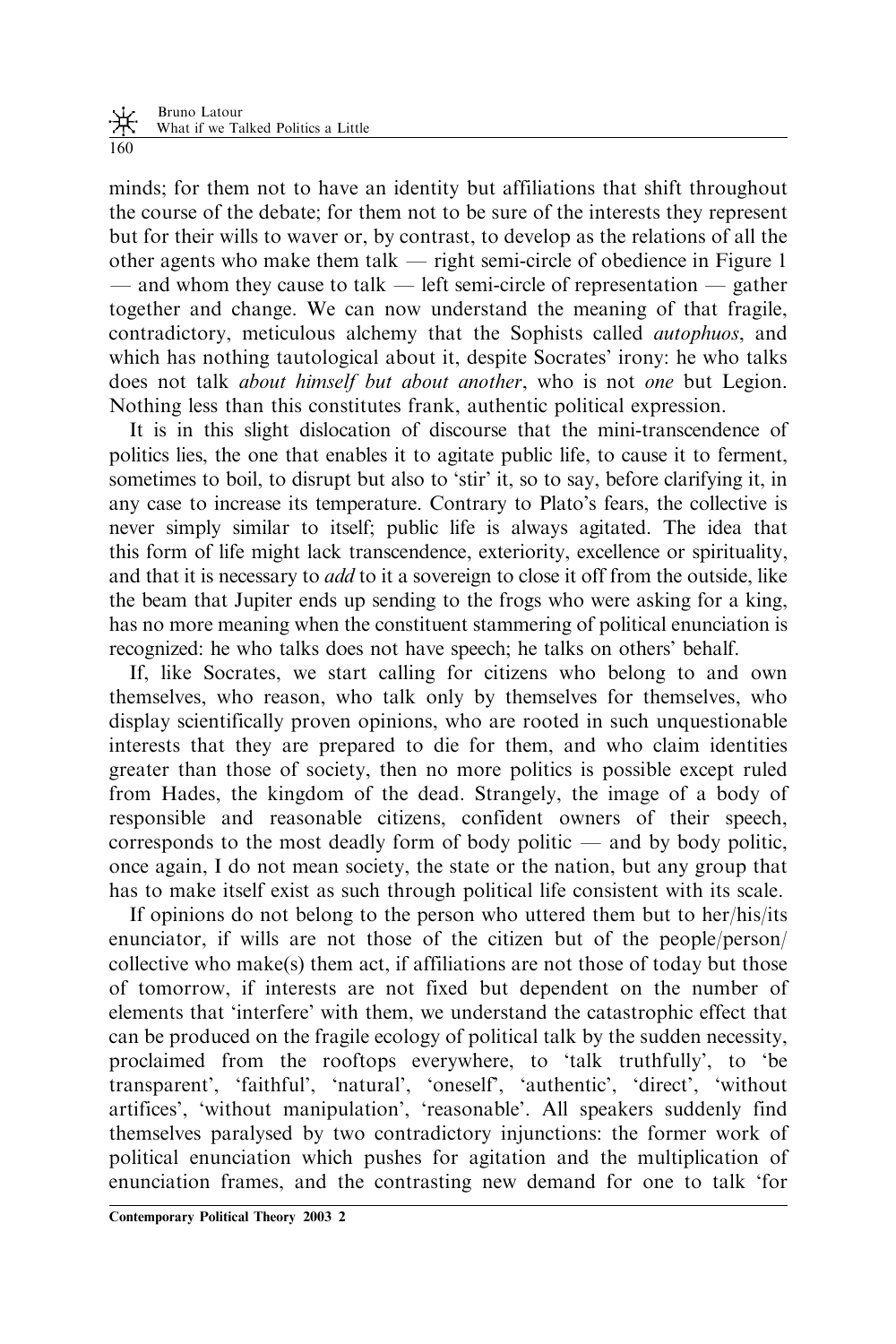oneself and by oneself'. If the latter triumphs it will mean that public life, political talk, is becoming rare, incongruous, even shocking and, consequently, so are the aggregates that it alone can temporarily compose. There will be fewer and fewer (re)groupings. Opinions will remain stubborn, interests obtuse, affiliations rigid, wills (both good and bad) rare.

It would be extremely dangerous to count on the natural inertia of politics, for if we suspend the 'forced' movement of the circle, even just for one day, the interests, identities, affiliations and wills each resume their own course and scatter like a flight of sparrows. If we despise politics to that extent it means, precisely, that there is no inertial force to establish its capital once and for all. A group that is no longer (re)grouped together by the necessarily artificial, deceitful, painstaking processes of re-composition, re-summoning and remobilization will soon cease to exist.

It is this evanescent character that exhausts those who lack the courage to travel the full circle, even before they start. It is so much more comfortable to stop at the stage of unarticulated complaints, of hatred for the elite, or  $-$  if one move further along the circle  $-$  to stay in one's office draped in a legitimacy that no longer needs to be put to the test. How convenient it would be to invoke law and order to be obeyed or  $-$  still following the circle  $-$  to complain about the absurdity of orders given by 'those above'. However, nothing works: neither the grumble, not the complaint, nor the hatred, nor the legitimacy, nor the law, nor the order have any meaning unless we set out again to square the circle. Counting on inertia to effect the transubstantiation of several into one and one into several, is a crime which, sadly, is committed in broad daylight and which arouses no indignation since we are all so busy proclaiming our hatred for politicians. By becoming indignant about their tricks, we deprive ourselves of the only quality they actually have. This is the whole paradox of so-called critical sociology: we shower praise upon it because it has had the courage to have 'a political impact' when, on the contrary, it gradually smothers all political form of expression by replacing it by the repetitive deployment of 'symbolic relations of domination' hidden behind the lies of representatives.

The thing that can hide the progressive loss of this form of enunciation from observers is the confusion often made between discourse that expresses a political content and that which forms a political speech act. However, it is perfectly possible to talk of elections, of power struggles, of international relations, of influence, etc., without for all that saying these things politically. To make them lose their own meaning, their key, their tone, their spin, it is enough for us to attribute to the matters thus mobilized an ability to be transferred without deformation. By talking of 'relations of domination' we think we are talking politics, but since these power relations move in a straight line, like double-click information, and not in a curved line, by translation, we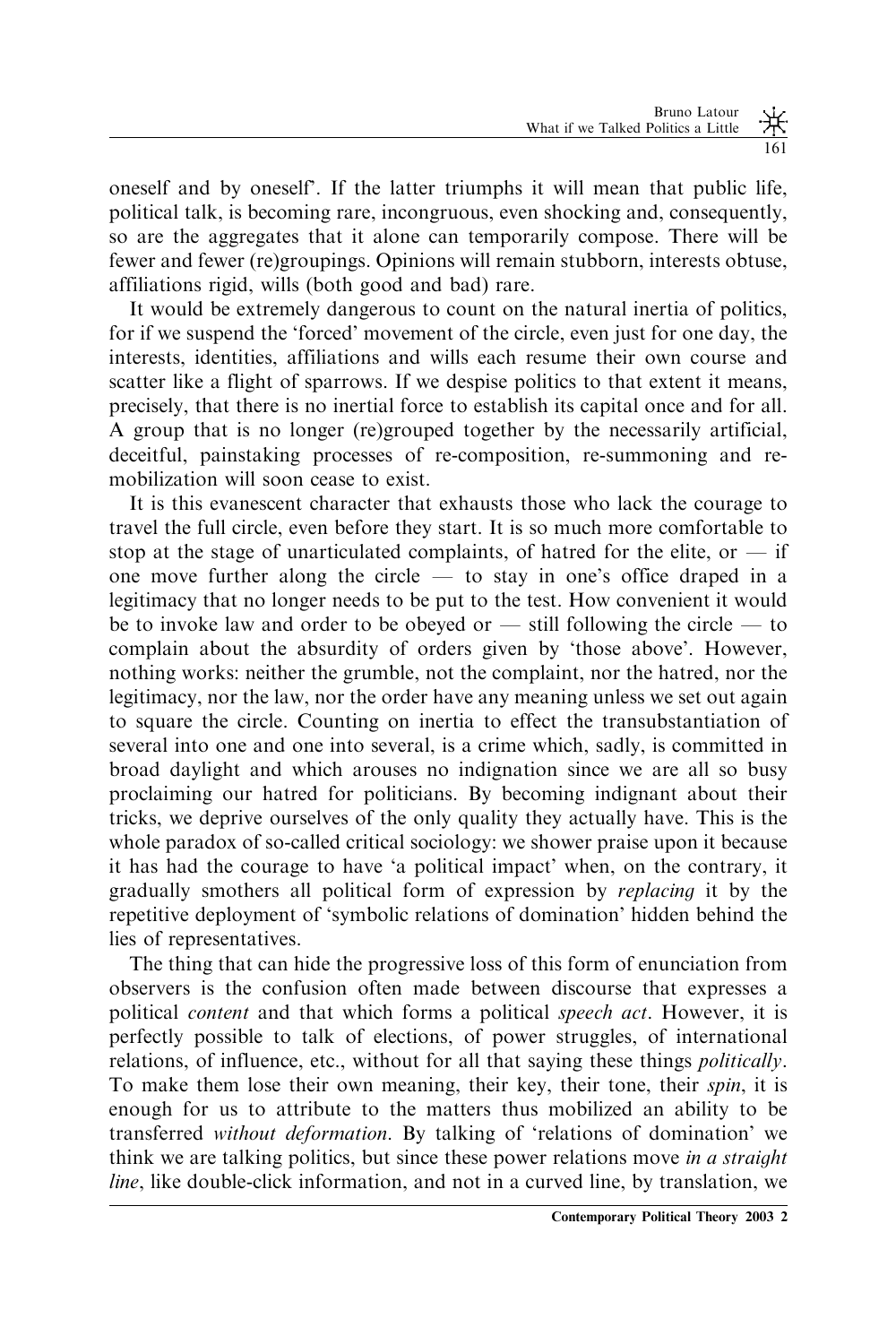are not talking about them politically. Those who are indignant or who think that politics is a form of teaching, think they are busy with politics because they talk the language of indignation or organization, of legitimacy or the struggle against tyranny; but if they do not wish to travel the full circle their ranting is futile.<sup>14</sup> Basically, they wish their talk to be straight and direct, whereas it seems to be filled with profound and radical political considerations, they have in fact lost the tone that would enable them to sound political, the audacity to go around the circle again by representing the totality differently. They have lost 'spin', this marvellous translation of 'autophuos'.

If my hypothesis is correct, we can well imagine times when political talk will disappear or at least become so strange that it would immediately be banned. I am not thinking here of the practice of censorship of opinions, of a lack of freedom of speech regarding content. No, what I am referring to is a disease infinitely more serious, which might strike the very substance of political talk. By constantly despising this type of talk, constantly judging it by the yardstick of the faithful and transparent transfer of double-click information or power struggles, we may well end up depriving ourselves little by little of all its resources, as I have shown us to have done with science and religion  $-$  like by neglecting a road network we may end up making all journeys impossible and allowing only local relations. In these matters there is no reassuring destiny, as if talk were an inherent of the political animal and we could count on the nature of things for this invaluable form of enunciation to be preserved. Invaluable and fragile, it survives only with meticulous care by a culture as delicate as it is artificial. By replacing distorted representation by faithful representation, impossible obedience by pedagogy, composition of new groups by rectilinear transfer of 'relations of domination', we may well finish off politics for good or, in any case, cool it down to the point of it dying of numbness, without even noticing, like a careless pedestrian lost in a blizzard.

#### Notes

- 1 I wish to thank Dominique Boullier, Noortje Marres, Bruno Karsenti and Arne Hessenbruch for their comments on this paper.
- 2 In a very different tradition, Lippmann (1927, 161–162) makes the point marvellously: 'Because liberalism could not accommodate the universal need of adjustment and the reality of individual purpose, it remained an incomplete, a disembodied philosophy. It was frustrated over the ancient problem of the One and the Many. Yet the problem is not so insoluble once we cease to personify society. It is only when we are compelled to personify society that we are puzzled as to how many separate organic individuals can be united in one homogeneous organic individual. This logical underbrush is cleared away if we think of society not as the name of a thing but as the name of all the adjustments between individual and their things' (my italics).
- 3 From this point of view, the situation of political talk is very similar to that of religious talk, also accused of lies in comparison with a standard provided by double-click communication. See Latour (2002).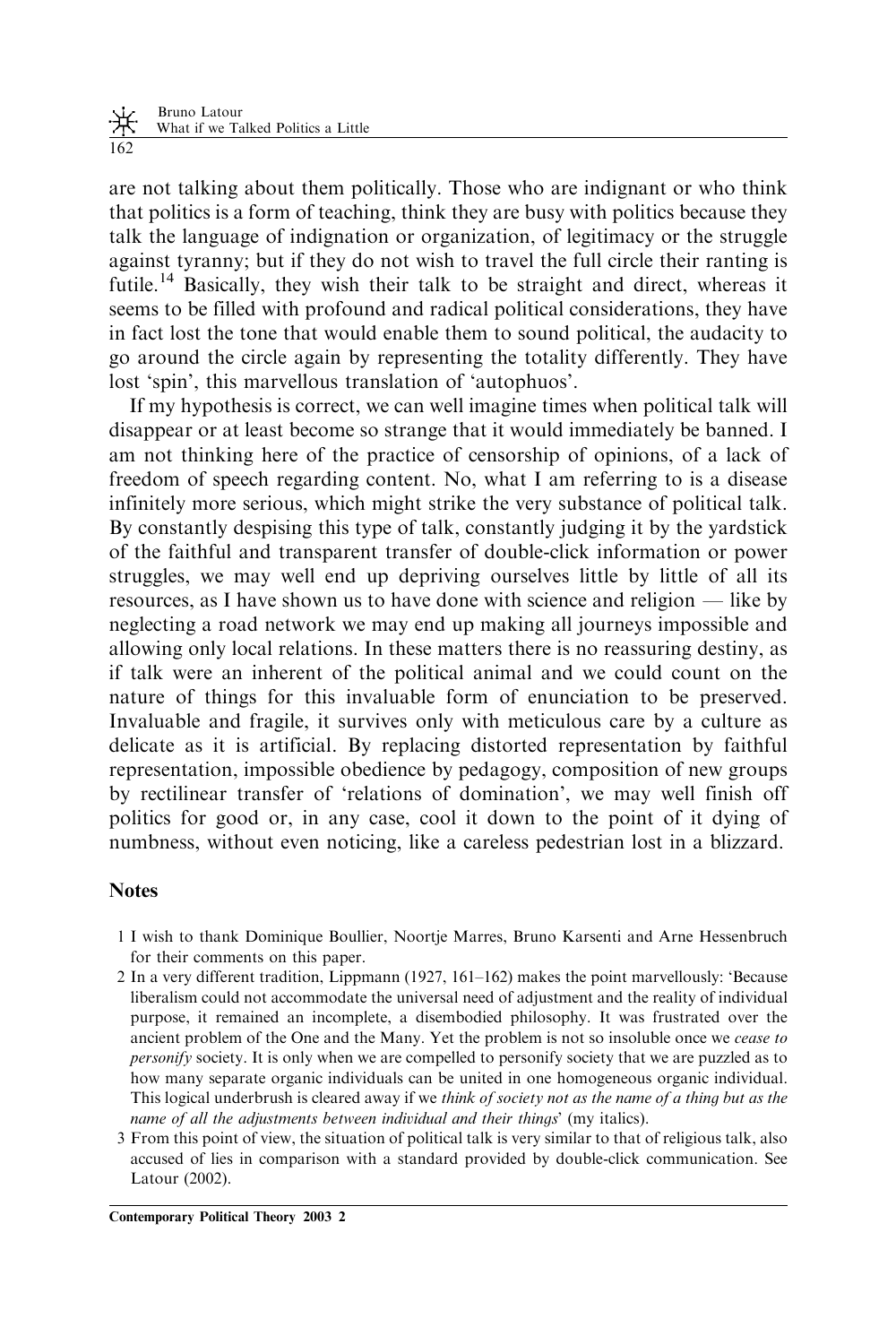- 4 See also Latour (2001). Need we recall that in no way does the multiplicity of mediations reduce the objectiveness of science since it actually allows that objectivity. See, for example, Galison (1987).
- 5 'Public' is understood here in the sense given by Dewey (1927, 1954). It is not the opposite of private but a result of the unexpected and invisible consequences of actions. Thus, the public is not the general will, nor the state, nor the 'public good', but only that which defies us, which we blindly pursue and in the pursuit of which we mandate specialists as blind as ourselves.
- 6 This is where the importance lies of the wonderful examples so finely analysed by Boureau (1990, 1992) or, more recently Boureau (2001), especially the chapters on the invention of political talk.
- 7 As regards the latter, see for example, Callon (1998).
- 8 This is why it is perfectly possible (a) to distinguish politics from other types of enunciation, (b) still detect politics 'everywhere' when some group formation is at stake and nonetheless (c) avoid the empty claim that 'everything is political'.
- 9 I think nevertheless that it is possible to posit that the surprising trust that voters have in their compromised representatives amounts to a test on the 'degree of curvature' of their talk. At least with the corrupted one knows that they are not going to bore us to tears, like the upright, with a 'rectilinear' educative speech, that they are not going to talk to the public as if they were primary school pupils again.
- 10 It is interesting to notice that those who talk of sovereignty so much like Schmitt (1976) are unable to see that political talk requires a curve in every single of its points, so they concentrate in one single point the oddity of political transubstantiation. In effect they confuse the curvature of the political circle with the 'state of exception' , as if putting in Zeus's hands the full power of thunder and lightning. The effect is more powerful, but the peculiar spin of political enunciation is hidden just as much.
- 11 See Latour (2001, Chapters 7 and 8): 'If you have in mind that someone is going to deliver to you the type of specialized knowledge that will enable you to count politically here, whilst you do not identify with our system of government (whether you be better or worse than it), I think that you are mistaken, Callicle`s. If you wish to achieve some form of pleasant and constructive relationship with the Athenians  $[...]$  then *it is not enough to imitate* them : you have to be the same as them by nature [ou gar mimète`n dei einai all' autophuôs omoin toutois]. In other words, this person should be capable of effacing all difference between themselves and yourself [ostis ouv se toutoi omoiotaton apergasetai], and thus make of you a rhetorician and the type of politician that you wish to be, because everyone likes to hear their own opinions in a speech and is annoyed by the unfamiliar  $-$  unless you disagree, my friend' (513a-c) [my translation].
- 12 This is one of the great lessons of Lippmann (1922). It is, moreover, striking to note that all those who have defended curved politics  $-$  the Sophists first of all, Machiavelli, Spinoza, Lippmann  $-$  have been accused of being awful anti-democrats whereas they were the only ones striving to discover, in the sombre difficulties of political talk, the practical conditions that might enable democracy to be practised.
- 13 This somewhat blunt affirmation is developed at length in the three last chapters of L'espoir de Pandore (Latour, B 1999).
- 14 This is the basis for Richard Rorty's critique of the cultural Left and his appeal for a nonfoundational political sentiment (Rorty, 1999). It should however be possible to propose a nonfoundational theory of political specificity, which has been forgotten by the 'cultural left' but also by political science in general. See Laclau and Mouffe (2001).

#### References

Abelès, M. (1990) Anthropologie de l'Etat, Paris: Armand Colin. Austin, J.L. (1970) Quand dire, c'est faire, Paris: Le Seuil.